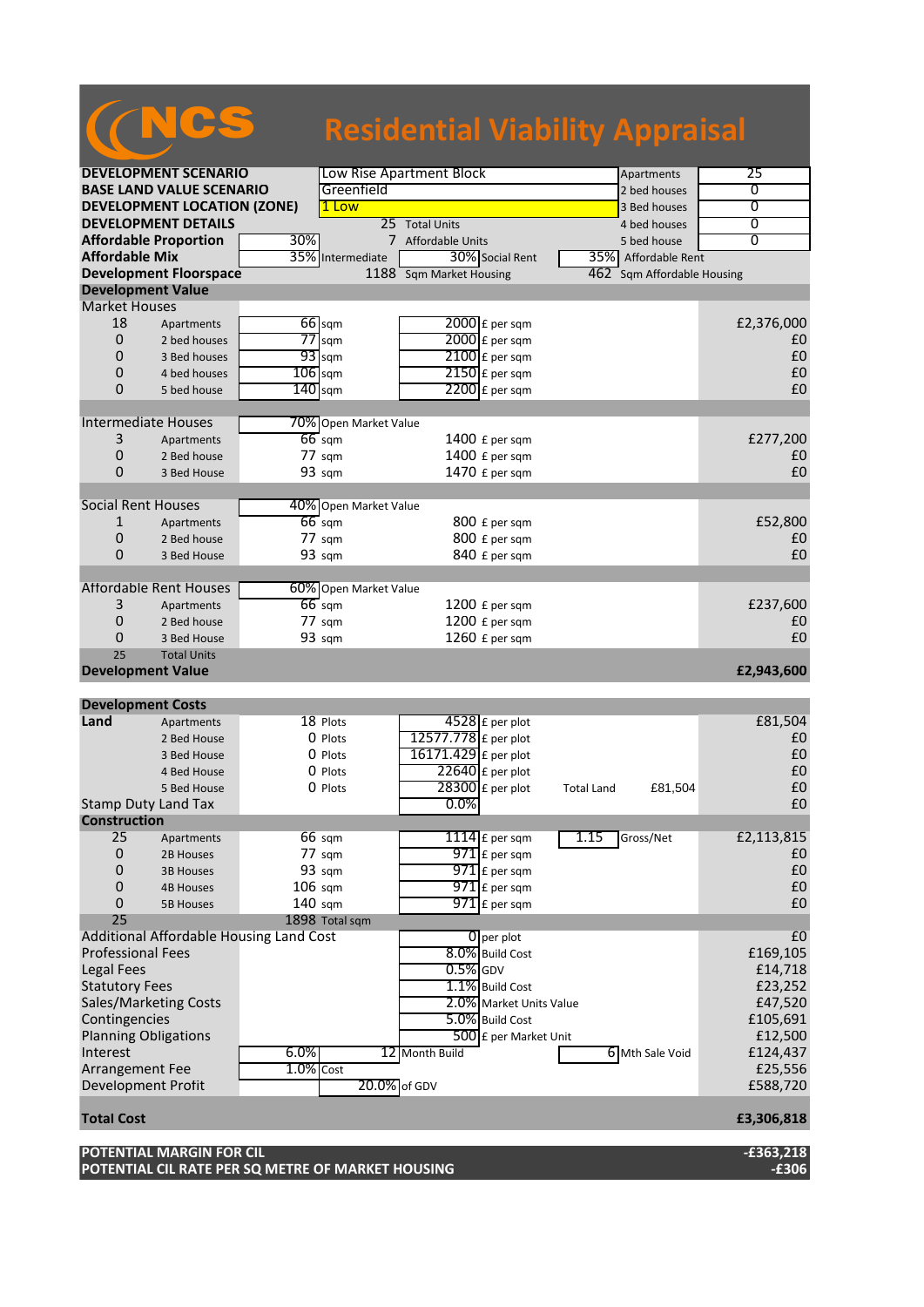## **DEVELOPMENT SCENARIO** Low Rise Apartment Block Apartments Apartments 25 CSS **Residential Viability Appraisal**

| <b>BASE LAND VALUE SCENARIO</b>    |                                         |                   | Brownfield            |                         |                         | waren chi<br>2 bed houses  | 0              |
|------------------------------------|-----------------------------------------|-------------------|-----------------------|-------------------------|-------------------------|----------------------------|----------------|
| <b>DEVELOPMENT LOCATION (ZONE)</b> |                                         |                   | 1 Low                 |                         | 3 Bed houses            | $\overline{0}$             |                |
|                                    | <b>DEVELOPMENT DETAILS</b>              |                   |                       | 25 Total Units          |                         | 4 bed houses               | $\overline{0}$ |
| <b>Affordable Proportion</b>       |                                         | 30%               |                       | 7 Affordable Units      |                         | 5 bed house                | $\overline{0}$ |
| <b>Affordable Mix</b>              |                                         |                   | 35% Intermediate      | 30% Social Rent         |                         | 35% Affordable Rent        |                |
|                                    | <b>Development Floorspace</b>           |                   |                       | 1188 Sqm Market Housing |                         | 462 Sqm Affordable Housing |                |
| <b>Development Value</b>           |                                         |                   |                       |                         |                         |                            |                |
| <b>Market Houses</b>               |                                         |                   |                       |                         |                         |                            |                |
| 18                                 | Apartments                              |                   | $66$ sqm              | 2000 £ per sqm          |                         |                            | £2,376,000     |
| $\mathbf 0$                        | 2 bed houses                            |                   | $77$ sqm              | 2000 £ per sqm          |                         |                            | £0             |
| 0                                  | 3 Bed houses                            |                   | $93$ sqm              | $2100$ £ per sqm        |                         |                            | £0             |
| 0                                  | 4 bed houses                            | $106$ sqm         |                       | $2150$ £ per sqm        |                         |                            | £0             |
| 0                                  | 5 bed house                             | $140$ sqm         |                       | $2200$ £ per sqm        |                         |                            | £0             |
|                                    |                                         |                   |                       |                         |                         |                            |                |
| <b>Intermediate Houses</b>         |                                         |                   | 70% Open Market Value |                         |                         |                            |                |
| 3                                  | Apartments                              |                   | $66$ sqm              | 1400 £ per sqm          |                         |                            | £277,200       |
| $\mathbf 0$                        | 2 Bed house                             |                   | 77 sqm                | 1400 £ per sqm          |                         |                            | £0             |
| 0                                  | 3 Bed House                             |                   | 93 sqm                | 1470 £ per sqm          |                         |                            | £0             |
|                                    |                                         |                   |                       |                         |                         |                            |                |
| <b>Social Rent Houses</b>          |                                         |                   | 40% Open Market Value |                         |                         |                            |                |
| 1                                  | Apartments                              |                   | $66$ sqm              | 800 £ per sqm           |                         |                            | £52,800        |
| 0                                  | 2 Bed house                             |                   | 77 sqm                | 800 £ per sqm           |                         |                            | £0             |
| 0                                  | 3 Bed House                             |                   | 93 sqm                | 840 £ per sqm           |                         |                            | £0             |
|                                    |                                         |                   |                       |                         |                         |                            |                |
|                                    | <b>Affordable Rent Houses</b>           |                   | 60% Open Market Value |                         |                         |                            |                |
| 3                                  | Apartments                              |                   | $66$ sqm              | 1200 £ per sqm          |                         |                            | £237,600       |
| 0                                  | 2 Bed house                             |                   | 77 sqm                | 1200 £ per sqm          |                         |                            | £0             |
| 0                                  | 3 Bed House                             |                   | 93 sqm                | $1260$ £ per sqm        |                         |                            | £0             |
| 25                                 | <b>Total Units</b>                      |                   |                       |                         |                         |                            |                |
| <b>Development Value</b>           |                                         |                   |                       |                         |                         |                            | £2,943,600     |
|                                    |                                         |                   |                       |                         |                         |                            |                |
| <b>Development Costs</b>           |                                         |                   |                       |                         |                         |                            |                |
| Land                               | Apartments                              |                   | 18 Plots              | $6468$ £ per plot       |                         |                            | £116,424       |
|                                    | 2 Bed House                             |                   | 0 Plots               | 17966.667 £ per plot    |                         |                            | £0             |
|                                    |                                         |                   |                       |                         |                         |                            |                |
|                                    | 3 Bed House                             |                   | 0 Plots               | 23100 £ per plot        |                         |                            | £0             |
|                                    | 4 Bed House                             |                   | 0 Plots               | 32340 £ per plot        |                         |                            | £0             |
|                                    | 5 Bed House                             |                   | 0 Plots               | 40425 £ per plot        | <b>Total Land</b>       | £116,424                   | £0             |
| <b>Stamp Duty Land Tax</b>         |                                         |                   |                       | $0.0\%$                 |                         |                            | £0             |
| <b>Construction</b>                |                                         |                   |                       |                         |                         |                            |                |
| 25                                 | Apartments                              |                   | 66 sqm                | 1114 $f$ per sqm        | 1.15                    | Gross/Net                  | £2,113,815     |
| $\mathbf 0$                        | 2B Houses                               |                   | 77 sqm                | $971$ E per sqm         |                         |                            | £0             |
| 0                                  | 3B Houses                               |                   | 93 sqm                | $971$ $E$ per sqm       |                         |                            | £0             |
| $\boldsymbol{0}$                   | <b>4B Houses</b>                        | $106 \text{ sqm}$ |                       | $971$ £ per sqm         |                         |                            | £0             |
| 0                                  | <b>5B Houses</b>                        | 140 sqm           |                       | $971$ E per sqm         |                         |                            | £0             |
| 25                                 |                                         |                   | 1898 Total sqm        |                         |                         |                            |                |
|                                    | Additional Affordable Housing Land Cost |                   |                       | $0$ per plot            |                         |                            | £0             |
| <b>Professional Fees</b>           |                                         |                   |                       | 8.0% Build Cost         |                         |                            | £169,105       |
| <b>Legal Fees</b>                  |                                         |                   |                       | $0.5\%$ GDV             |                         |                            | £14,718        |
| <b>Statutory Fees</b>              |                                         |                   |                       | 1.1% Build Cost         |                         |                            | £23,252        |
| Sales/Marketing Costs              |                                         |                   |                       |                         | 2.0% Market Units Value |                            | £47,520        |
| Contingencies                      |                                         |                   |                       | 5.0% Build Cost         |                         |                            | £105,691       |
| <b>Planning Obligations</b>        |                                         |                   |                       |                         | 500 £ per Market Unit   |                            | £12,500        |
| Interest                           |                                         | 6.0%              |                       | 12 Month Build          |                         | 6 Mth Sale Void            | £127,717       |
| Arrangement Fee                    |                                         | 1.0% Cost         |                       |                         |                         |                            | £25,905        |
| Development Profit                 |                                         |                   | 20.0% of GDV          |                         |                         |                            | £588,720       |
| <b>Total Cost</b>                  |                                         |                   |                       |                         |                         |                            |                |
|                                    |                                         |                   |                       |                         |                         |                            | £3,345,368     |

**POTENTIAL CIL RATE PER SQ METRE OF MARKET HOUSING -£338**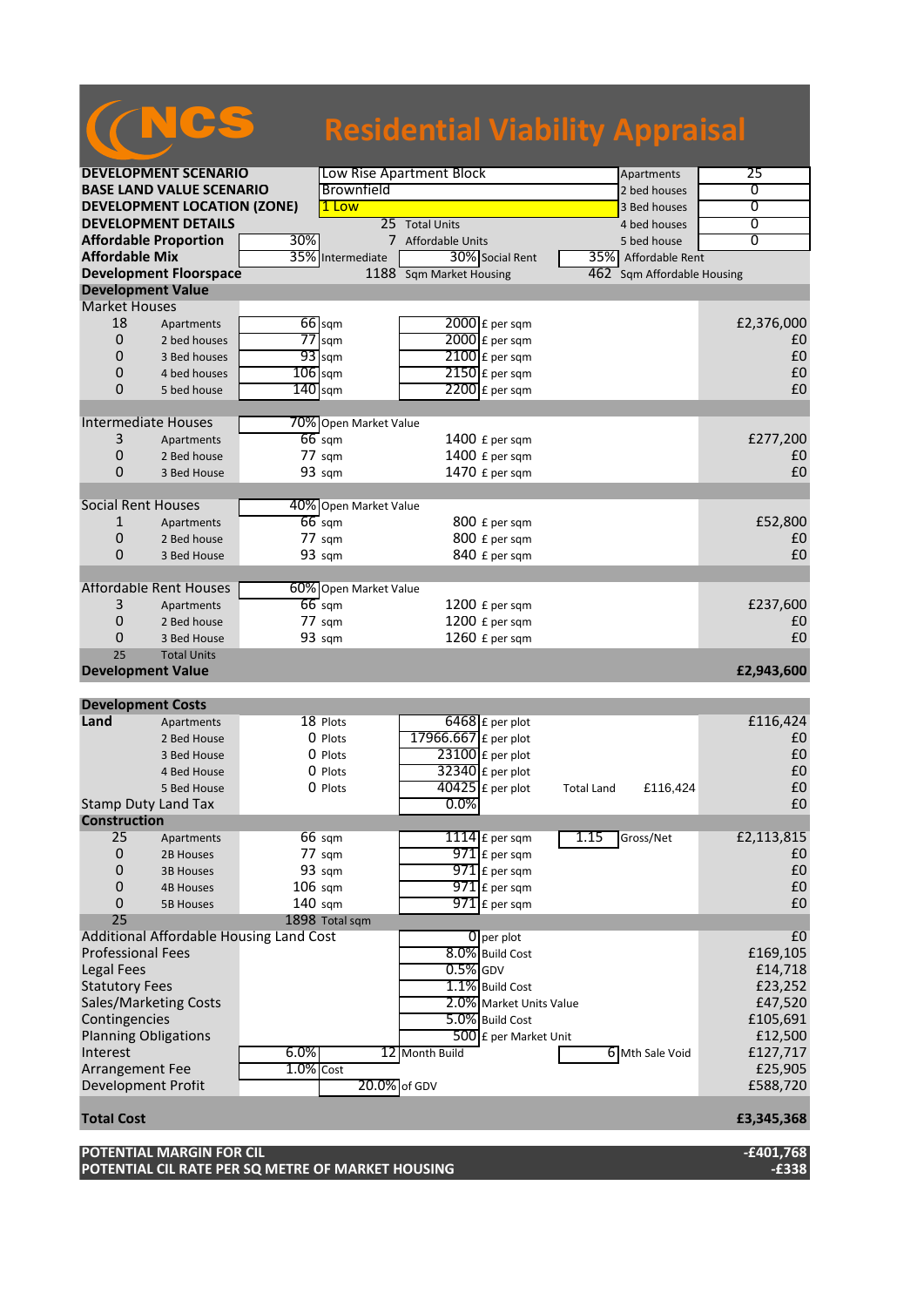|                                            |                      |                                         |           | <b>Residential Viability Appraisal</b> |                          |                                  |                   |                        |                    |
|--------------------------------------------|----------------------|-----------------------------------------|-----------|----------------------------------------|--------------------------|----------------------------------|-------------------|------------------------|--------------------|
|                                            |                      |                                         |           |                                        |                          |                                  |                   |                        |                    |
|                                            |                      | <b>DEVELOPMENT SCENARIO</b>             |           |                                        | Low Rise Apartment Block |                                  |                   | Apartments             | 25                 |
|                                            |                      | <b>BASE LAND VALUE SCENARIO</b>         |           | <b>Market Comparable</b>               |                          |                                  |                   | 2 bed houses           | 0                  |
|                                            |                      | <b>DEVELOPMENT LOCATION (ZONE)</b>      |           | 1 Low                                  |                          |                                  |                   | 3 Bed houses           | $\overline{0}$     |
|                                            |                      | <b>DEVELOPMENT DETAILS</b>              |           |                                        | 25 Total Units           |                                  |                   | 4 bed houses           | 0                  |
|                                            |                      | <b>Affordable Proportion</b>            | 30%       | 7                                      | Affordable Units         |                                  |                   | 5 bed house            | $\overline{0}$     |
| <b>Affordable Mix</b>                      |                      |                                         |           | 35% Intermediate                       |                          | 30% Social Rent                  |                   | 35% Affordable Rent    |                    |
|                                            |                      | <b>Development Floorspace</b>           |           |                                        | 1188 Sqm Market Housing  |                                  | 462               | Sqm Affordable Housing |                    |
|                                            |                      | <b>Development Value</b>                |           |                                        |                          |                                  |                   |                        |                    |
|                                            | <b>Market Houses</b> |                                         |           |                                        |                          |                                  |                   |                        |                    |
|                                            | 18                   | Apartments                              |           | $66$ sqm                               |                          | $2000$ £ per sqm                 |                   |                        | £2,376,000         |
|                                            | 0                    | 2 bed houses                            |           | $77$ sqm                               |                          | $2000$ $E$ per sqm               |                   |                        | £0                 |
|                                            | 0                    | 3 Bed houses                            |           | $93$ sqm                               |                          | $2100$ £ per sqm                 |                   |                        | £0                 |
|                                            | 0                    | 4 bed houses                            | $106$ sqm |                                        |                          | $2150$ £ per sqm                 |                   |                        | £0                 |
|                                            | $\Omega$             | 5 bed house                             | $140$ sqm |                                        |                          | $2200$ £ per sqm                 |                   |                        | £0                 |
|                                            |                      |                                         |           |                                        |                          |                                  |                   |                        |                    |
|                                            |                      | <b>Intermediate Houses</b>              |           | 70% Open Market Value                  |                          |                                  |                   |                        |                    |
|                                            | 3                    | Apartments                              |           | $66$ sqm                               |                          | 1400 £ per sqm                   |                   |                        | £277,200           |
|                                            | 0                    | 2 Bed house                             |           | $77 \text{ s}$ gm                      |                          | 1400 £ per sqm                   |                   |                        | £0                 |
|                                            | 0                    | 3 Bed House                             |           | 93 sqm                                 |                          | 1470 £ per sqm                   |                   |                        | £0                 |
|                                            |                      | <b>Social Rent Houses</b>               |           |                                        |                          |                                  |                   |                        |                    |
|                                            |                      |                                         |           | 40% Open Market Value                  |                          |                                  |                   |                        |                    |
|                                            | 1<br>0               | Apartments                              |           | $66$ sqm<br>77 sqm                     |                          | 800 £ per sqm<br>800 £ per sqm   |                   |                        | £52,800<br>£0      |
|                                            | 0                    | 2 Bed house                             |           |                                        |                          |                                  |                   |                        | £0                 |
|                                            |                      | 3 Bed House                             |           | 93 sqm                                 |                          | 840 £ per sqm                    |                   |                        |                    |
|                                            |                      | <b>Affordable Rent Houses</b>           |           | 60% Open Market Value                  |                          |                                  |                   |                        |                    |
|                                            | 3                    | Apartments                              |           | $66$ sqm                               |                          | 1200 £ per sqm                   |                   |                        | £237,600           |
|                                            | 0                    | 2 Bed house                             |           | $77 \text{ sqm}$                       |                          | 1200 £ per sqm                   |                   |                        | £0                 |
|                                            | 0                    | 3 Bed House                             |           | 93 sqm                                 |                          | 1260 £ per sqm                   |                   |                        | £0                 |
|                                            | 25                   | <b>Total Units</b>                      |           |                                        |                          |                                  |                   |                        |                    |
|                                            |                      | <b>Development Value</b>                |           |                                        |                          |                                  |                   |                        | £2,943,600         |
|                                            |                      |                                         |           |                                        |                          |                                  |                   |                        |                    |
|                                            |                      | <b>Development Costs</b>                |           |                                        |                          |                                  |                   |                        |                    |
| Land                                       |                      | Apartments                              |           | 18 Plots                               |                          | 8000 £ per plot                  |                   |                        | £144,000           |
|                                            |                      | 2 Bed House                             |           | 0 Plots                                | 22222.222 £ per plot     |                                  |                   |                        | £0                 |
|                                            |                      | 3 Bed House                             |           | 0 Plots                                | 28571.429 £ per plot     |                                  |                   |                        | £0                 |
|                                            |                      | 4 Bed House                             |           | 0 Plots                                |                          | $40000$ £ per plot               |                   |                        | £0                 |
|                                            |                      | 5 Bed House                             |           | 0 Plots                                |                          | $50000$ £ per plot               | <b>Total Land</b> | £144,000               | £0                 |
|                                            |                      | <b>Stamp Duty Land Tax</b>              |           |                                        | 1.0%                     |                                  |                   |                        | £1,440             |
| <b>Construction</b>                        |                      |                                         |           |                                        |                          |                                  |                   |                        |                    |
|                                            | 25                   | Apartments                              |           | 66 sqm                                 |                          | $1114$ $E$ per sqm               | 1.15              | Gross/Net              | £2,113,815         |
|                                            | 0                    | 2B Houses                               |           | 77 sqm                                 |                          | $971$ $E$ per sqm                |                   |                        | £0                 |
|                                            | 0                    | <b>3B Houses</b>                        |           | 93 sqm                                 |                          | $971$ $E$ per sqm                |                   |                        | £0                 |
|                                            | 0                    | <b>4B Houses</b>                        | $106$ sqm |                                        |                          | $971$ $E$ per sqm                |                   |                        | £0                 |
|                                            | 0                    | <b>5B Houses</b>                        | $140$ sqm |                                        |                          | $971$ $E$ per sqm                |                   |                        | £0                 |
|                                            | 25                   |                                         |           | 1898 Total sqm                         |                          |                                  |                   |                        | £28,000            |
|                                            |                      | Additional Affordable Housing Land Cost |           |                                        |                          | 4000 per plot<br>8.0% Build Cost |                   |                        |                    |
| <b>Professional Fees</b>                   |                      |                                         |           |                                        | $0.5\%$ GDV              |                                  |                   |                        | £169,105           |
| <b>Legal Fees</b><br><b>Statutory Fees</b> |                      |                                         |           |                                        |                          | 1.1% Build Cost                  |                   |                        | £14,718            |
|                                            |                      | Sales/Marketing Costs                   |           |                                        |                          | 2.0% Market Units Value          |                   |                        | £23,252<br>£47,520 |
|                                            |                      |                                         |           |                                        |                          |                                  |                   |                        |                    |

Contingencies and the cost and the cost of the S.0% Build Cost 6.0% E107,091 Planning Obligations  $\sqrt{500}$  £ per Market Unit  $\sqrt{512}$  per Market Unit  $\sqrt{512}$ Interest 1.0% 6.0% 12 Month Build 6 Mth Sale Void £131,824<br>Arrangement Fee 1.0% Cost 6 E26,489 Arrangement Fee 1.0% Cost 1.0% Cost 1.0% Cost 1.0% Cost 1.0% Cost 26,489

**Total Cost £3,408,474**

**POTENTIAL MARGIN FOR CIL -£464,874 POTENTIAL CIL RATE PER SQ METRE OF MARKET HOUSING -£391**

Development Profit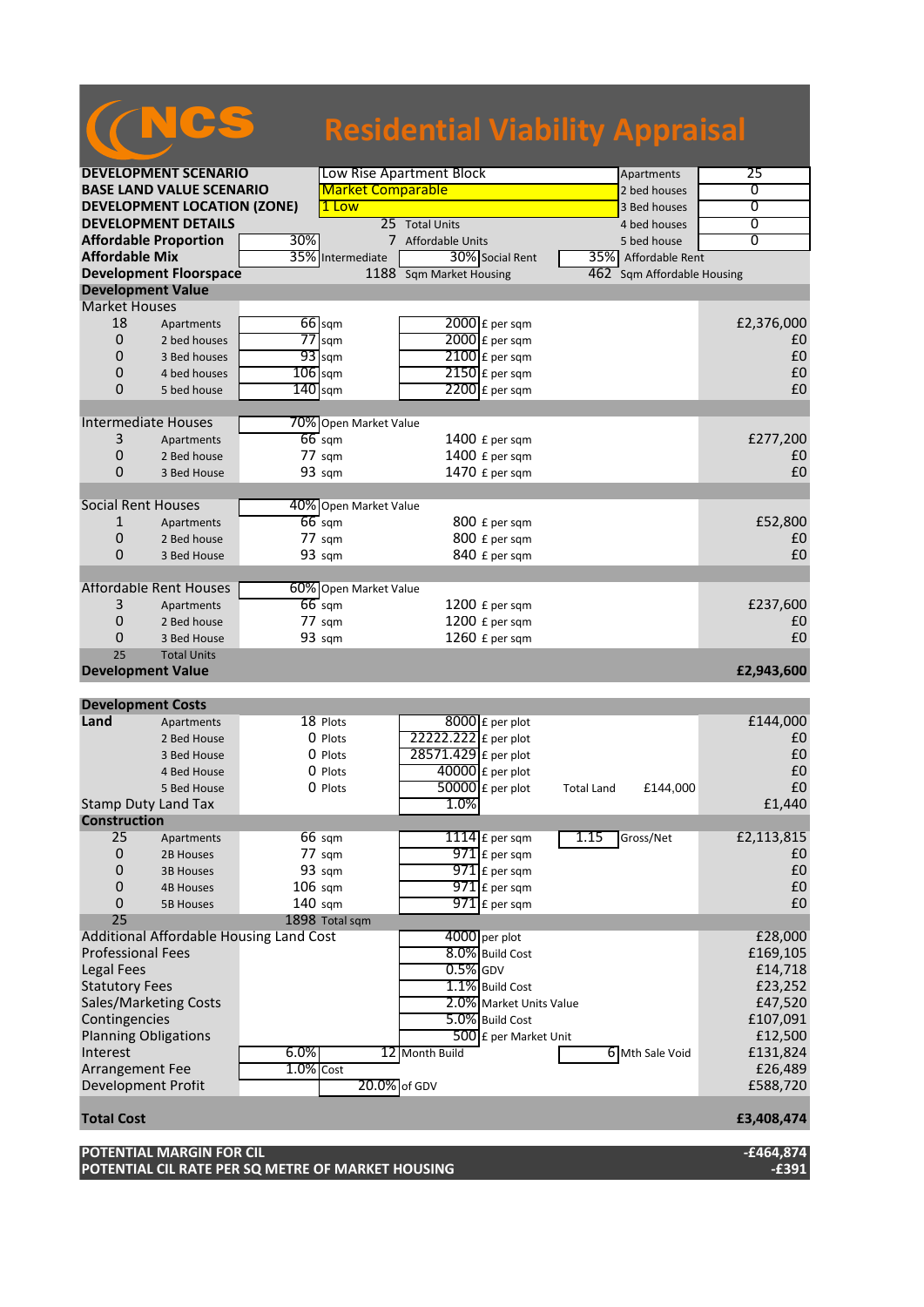|                             |                                    |                                         | <b>Residential Viability Appraisal</b> |                               |                   |
|-----------------------------|------------------------------------|-----------------------------------------|----------------------------------------|-------------------------------|-------------------|
|                             | <b>DEVELOPMENT SCENARIO</b>        |                                         | Low Rise Apartment Block               | Apartments                    | 25                |
|                             | <b>BASE LAND VALUE SCENARIO</b>    | Greenfield                              |                                        | 2 bed houses                  | 0                 |
|                             | <b>DEVELOPMENT LOCATION (ZONE)</b> | 2 Medium                                |                                        | 3 Bed houses                  | 0                 |
|                             | <b>DEVELOPMENT DETAILS</b>         |                                         | 25 Total Units                         | 4 bed houses                  | 0                 |
|                             | <b>Affordable Proportion</b>       | 30%                                     | 7 Affordable Units                     | 5 bed house                   | $\overline{0}$    |
| <b>Affordable Mix</b>       |                                    | 35% Intermediate                        | 30% Social Rent                        | 35% Affordable Rent           |                   |
|                             | <b>Development Floorspace</b>      |                                         | 1188 Sqm Market Housing                | Sqm Affordable Housing<br>462 |                   |
|                             |                                    |                                         |                                        |                               |                   |
| <b>Development Value</b>    |                                    |                                         |                                        |                               |                   |
| <b>Market Houses</b>        |                                    |                                         |                                        |                               |                   |
| 18                          | Apartments                         | 66 sqm                                  | $2700$ £ per sqm                       |                               | £3,207,600        |
| $\mathbf{0}$                | 2 bed houses                       | $77$ sqm                                | $2700$ $E$ per sqm                     |                               | £0                |
| 0                           | 3 Bed houses                       | $93$ sqm                                | $2775$ £ per sqm                       |                               | £0                |
| 0                           | 4 bed houses                       | $106$ sqm                               | $2900 \text{ f}$ per sqm               |                               | £0                |
| $\Omega$                    | 5 bed house                        | $140$ sqm                               | $3015$ £ per sqm                       |                               | £0                |
| <b>Intermediate Houses</b>  |                                    | 70% Open Market Value                   |                                        |                               |                   |
|                             |                                    |                                         |                                        |                               |                   |
| 3                           | Apartments                         | $66$ sqm                                | 1890 £ per sqm                         |                               | £374,220          |
| 0                           | 2 Bed house                        | $77 \text{ sqm}$                        | 1890 £ per sqm                         |                               | £0                |
| $\Omega$                    | 3 Bed House                        | 93 sqm                                  | 1942.5 £ per sqm                       |                               | £0                |
| <b>Social Rent Houses</b>   |                                    | 40% Open Market Value                   |                                        |                               |                   |
| 1                           | Apartments                         | $66$ sqm                                | 1080 £ per sqm                         |                               | £71,280           |
| $\mathbf{0}$                | 2 Bed house                        | 77 sqm                                  | 1080 £ per sqm                         |                               | £0                |
| $\Omega$                    | 3 Bed House                        | 93 sqm                                  | 1110 £ per sqm                         |                               | £0                |
|                             |                                    |                                         |                                        |                               |                   |
|                             | <b>Affordable Rent Houses</b>      | 60% Open Market Value                   |                                        |                               |                   |
| 3                           | Apartments                         | $66$ sqm                                | 1620 £ per sqm                         |                               | £320,760          |
| 0                           | 2 Bed house                        | $77 \text{ sqm}$                        | 1620 £ per sqm                         |                               | £0                |
| 0                           | 3 Bed House                        | 93 sqm                                  | 1665 £ per sqm                         |                               | £0                |
| 25                          | <b>Total Units</b>                 |                                         |                                        |                               |                   |
| <b>Development Value</b>    |                                    |                                         |                                        |                               | £3,973,860        |
| <b>Development Costs</b>    |                                    |                                         |                                        |                               |                   |
| Land                        | Apartments                         | 18 Plots                                | 13604 £ per plot                       |                               | £244,872          |
|                             | 2 Bed House                        | 0 Plots                                 | 37788.889 £ per plot                   |                               | £0                |
|                             | 3 Bed House                        | 0 Plots                                 | 48585.714 £ per plot                   |                               | £0                |
|                             | 4 Bed House                        | 0 Plots                                 | $68020$ £ per plot                     |                               | £0                |
|                             | 5 Bed House                        | 0 Plots                                 | $85025$ £ per plot                     |                               | $\pmb{\text{f0}}$ |
|                             |                                    |                                         |                                        | £244,872<br><b>Total Land</b> |                   |
| <b>Construction</b>         | Stamp Duty Land Tax                |                                         | 1.0%                                   |                               | £2,449            |
|                             |                                    |                                         |                                        |                               |                   |
| 25                          | Apartments                         | 66 sqm                                  | $1114$ $E$ per sqm                     | 1.15<br>Gross/Net             | £2,113,815        |
| $\mathbf 0$                 | 2B Houses                          | 77 sqm                                  | $971$ $E$ per sqm                      |                               | £0                |
| 0                           | <b>3B Houses</b>                   | 93 sqm                                  | $971$ $E$ per sqm                      |                               | £0                |
| $\mathbf{0}$                | <b>4B Houses</b>                   | $106$ sqm                               | $971$ $E$ per sqm                      |                               | £0                |
| 0                           | <b>5B Houses</b>                   | $140$ sqm                               | $971$ E per sqm                        |                               | £0                |
| 25                          |                                    | 1898 Total sqm                          |                                        |                               |                   |
|                             |                                    | Additional Affordable Housing Land Cost | 7000 per plot                          |                               | £49,000           |
| <b>Professional Fees</b>    |                                    |                                         | 8.0% Build Cost                        |                               | £169,105          |
| <b>Legal Fees</b>           |                                    |                                         | $0.5%$ GDV                             |                               | £19,869           |
| <b>Statutory Fees</b>       |                                    |                                         | 1.1% Build Cost                        |                               | £23,252           |
|                             | Sales/Marketing Costs              |                                         | 2.0% Market Units Value                |                               | £64,152           |
| Contingencies               |                                    |                                         | 5.0% Build Cost                        |                               | £108,141          |
| <b>Planning Obligations</b> |                                    |                                         | 500 £ per Market Unit                  |                               | £12,500           |
| Interest                    |                                    | 6.0%                                    | 12 Month Build                         | 6 Mth Sale Void               | £143,452          |
| Arrangement Fee             |                                    | $1.0\%$ Cost                            |                                        |                               | £27,947           |
| <b>Development Profit</b>   |                                    |                                         | 20.0% of GDV                           |                               | £794,772          |
|                             |                                    |                                         |                                        |                               |                   |
| <b>Total Cost</b>           |                                    |                                         |                                        |                               | £3,773,325        |

**POTENTIAL MARGIN FOR CIL £200,535 POTENTIAL CIL RATE PER SQ METRE OF MARKET HOUSING £169**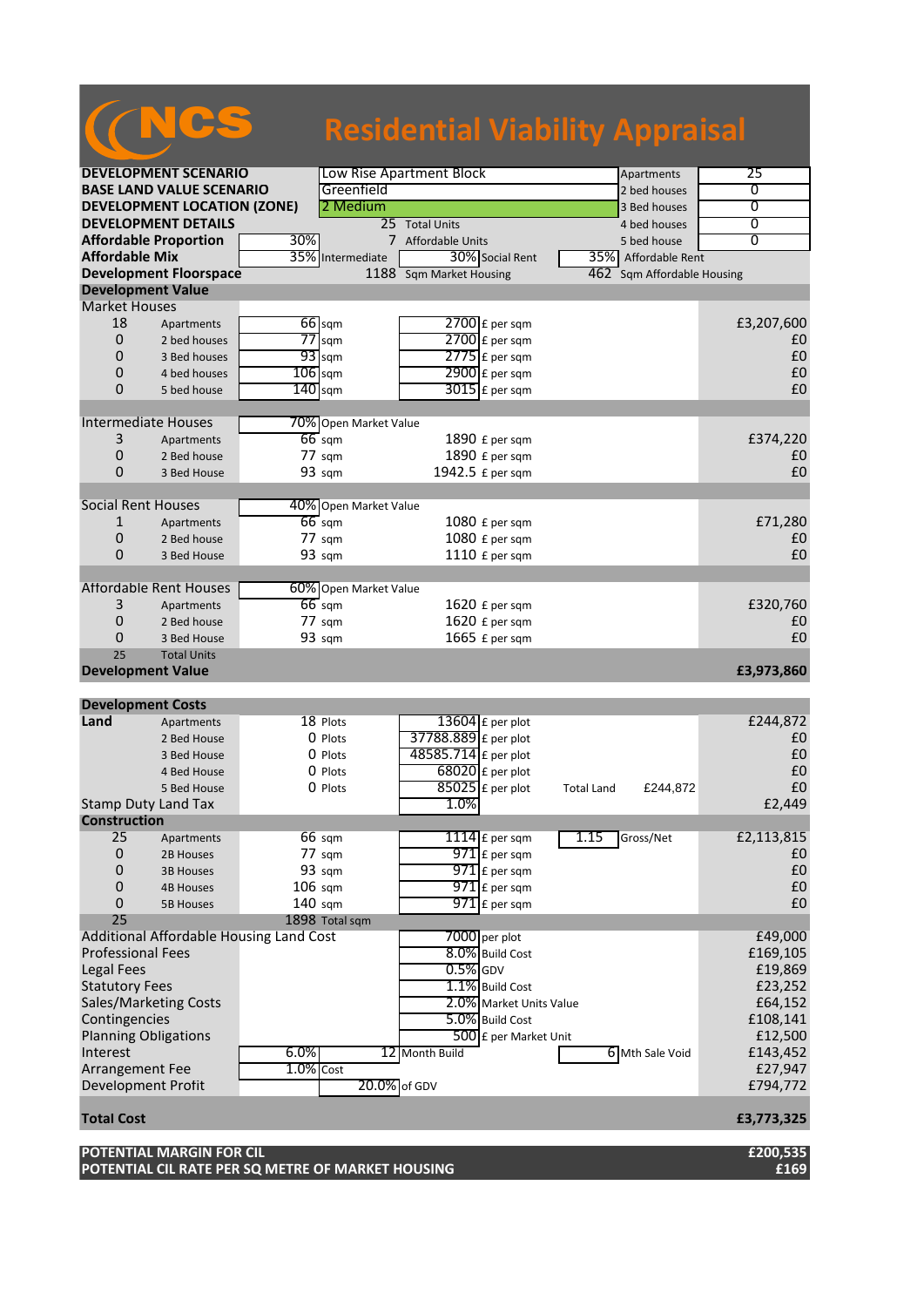| <b>Residential Viability Appraisal</b><br>Low Rise Apartment Block<br>25<br><b>DEVELOPMENT SCENARIO</b><br>Apartments<br>Brownfield<br><b>BASE LAND VALUE SCENARIO</b><br>0<br>2 bed houses<br><b>DEVELOPMENT LOCATION (ZONE)</b><br>2 Medium<br>$\overline{0}$<br>3 Bed houses<br><b>DEVELOPMENT DETAILS</b><br>25 Total Units<br>0<br>4 bed houses<br><b>Affordable Proportion</b><br>30%<br>$\overline{0}$<br>7 Affordable Units<br>5 bed house<br><b>Affordable Mix</b><br>35%<br>30% Social Rent<br>Intermediate<br>35% Affordable Rent<br>1188 Sqm Market Housing<br><b>Development Floorspace</b><br>462<br>Sqm Affordable Housing<br><b>Development Value</b><br><b>Market Houses</b><br>18<br>£3,207,600<br>$66$ sqm<br>$2700$ £ per sqm<br>Apartments<br>$\overline{0}$<br>$77$ sqm<br>2 bed houses<br>$2700$ $E$ per sqm<br>£0<br>$93$ sqm<br>£0<br>0<br>$2775$ $E$ per sqm<br>3 Bed houses<br>£0<br>0<br>$106$ sqm<br>4 bed houses<br>$2900 \text{ f}$ per sqm<br>£0<br>$\Omega$<br>$140$ sqm<br>$3015$ £ per sqm<br>5 bed house<br><b>Intermediate Houses</b><br>70% Open Market Value<br>3<br>$66$ sqm<br>£374,220<br>1890 £ per sqm<br>Apartments<br>0<br>77 sqm<br>1890 £ per sqm<br>£0<br>2 Bed house<br>1942.5 £ per sqm<br>£0<br>0<br>93 sqm<br>3 Bed House<br><b>Social Rent Houses</b><br>40% Open Market Value<br>$66$ sqm<br>1080 £ per sqm<br>£71,280<br>1<br>Apartments<br>0<br>77 sqm<br>1080 £ per sqm<br>£0<br>2 Bed house<br>£0<br>0<br>93 sqm<br>1110 £ per sqm<br>3 Bed House<br><b>Affordable Rent Houses</b><br>60% Open Market Value<br>3<br>£320,760<br>$66$ sqm<br>1620 £ per sqm<br>Apartments<br>0<br>1620 £ per sqm<br>2 Bed house<br>$77 \text{ sqm}$<br>£0<br>£0<br>93 sqm<br>1665 £ per sqm<br>0<br>3 Bed House<br>25<br><b>Total Units</b><br><b>Development Value</b><br>£3,973,860<br><b>Development Costs</b><br>Land<br>18 Plots<br>$15544$ E per plot<br>£279,792<br>Apartments<br>43177.778 £ per plot<br>0 Plots<br>£0<br>2 Bed House<br>55514.286 £ per plot<br>£0<br>0 Plots<br>3 Bed House<br>£0<br>$77720$ £ per plot<br>0 Plots<br>4 Bed House<br>$\overline{97150}$ £ per plot<br>£0<br>0 Plots<br>5 Bed House<br>£279,792<br><b>Total Land</b><br>3.0%<br><b>Stamp Duty Land Tax</b><br>£8,394<br><b>Construction</b><br>25<br>$1114$ $E$ per sqm<br>1.15<br>Gross/Net<br>£2,113,815<br>66 sqm<br>Apartments<br>$971$ $E$ per sqm<br>0<br>77 sqm<br>£0<br>2B Houses<br>0<br>93 sqm<br>$971$ $E$ per sqm<br>£0<br><b>3B Houses</b><br>$\mathbf 0$<br>$106$ sqm<br>971 £ per sqm<br>£0<br><b>4B Houses</b><br>$971$ £ per sqm<br>£0<br>0<br>$140$ sqm<br><b>5B Houses</b><br>25<br>1898 Total sqm<br>Additional Affordable Housing Land Cost<br>8000 per plot<br>£56,000<br>8.0% Build Cost<br><b>Professional Fees</b><br>£169,105<br><b>Legal Fees</b><br>$0.5\%$ GDV<br>£19,869<br><b>Statutory Fees</b><br>1.1% Build Cost<br>£23,252<br>Sales/Marketing Costs<br>2.0% Market Units Value<br>£64,152<br>Contingencies<br>£108,491<br>5.0% Build Cost<br><b>Planning Obligations</b><br>500 £ per Market Unit<br>£12,500<br>Interest<br>£147,635<br>6.0%<br>12 Month Build<br>6 Mth Sale Void<br>$1.0\%$ Cost<br>Arrangement Fee<br>£28,429<br><b>Development Profit</b><br>20.0% of GDV<br>£794,772<br><b>Total Cost</b><br>£3,826,206 |  |  |  |  |  |
|---------------------------------------------------------------------------------------------------------------------------------------------------------------------------------------------------------------------------------------------------------------------------------------------------------------------------------------------------------------------------------------------------------------------------------------------------------------------------------------------------------------------------------------------------------------------------------------------------------------------------------------------------------------------------------------------------------------------------------------------------------------------------------------------------------------------------------------------------------------------------------------------------------------------------------------------------------------------------------------------------------------------------------------------------------------------------------------------------------------------------------------------------------------------------------------------------------------------------------------------------------------------------------------------------------------------------------------------------------------------------------------------------------------------------------------------------------------------------------------------------------------------------------------------------------------------------------------------------------------------------------------------------------------------------------------------------------------------------------------------------------------------------------------------------------------------------------------------------------------------------------------------------------------------------------------------------------------------------------------------------------------------------------------------------------------------------------------------------------------------------------------------------------------------------------------------------------------------------------------------------------------------------------------------------------------------------------------------------------------------------------------------------------------------------------------------------------------------------------------------------------------------------------------------------------------------------------------------------------------------------------------------------------------------------------------------------------------------------------------------------------------------------------------------------------------------------------------------------------------------------------------------------------------------------------------------------------------------------------------------------------------------------------------------------------------------------------------------------------------------------------------------------------------------------------------------------------------------------------------------------------------------------------------------------|--|--|--|--|--|
|                                                                                                                                                                                                                                                                                                                                                                                                                                                                                                                                                                                                                                                                                                                                                                                                                                                                                                                                                                                                                                                                                                                                                                                                                                                                                                                                                                                                                                                                                                                                                                                                                                                                                                                                                                                                                                                                                                                                                                                                                                                                                                                                                                                                                                                                                                                                                                                                                                                                                                                                                                                                                                                                                                                                                                                                                                                                                                                                                                                                                                                                                                                                                                                                                                                                                                   |  |  |  |  |  |
|                                                                                                                                                                                                                                                                                                                                                                                                                                                                                                                                                                                                                                                                                                                                                                                                                                                                                                                                                                                                                                                                                                                                                                                                                                                                                                                                                                                                                                                                                                                                                                                                                                                                                                                                                                                                                                                                                                                                                                                                                                                                                                                                                                                                                                                                                                                                                                                                                                                                                                                                                                                                                                                                                                                                                                                                                                                                                                                                                                                                                                                                                                                                                                                                                                                                                                   |  |  |  |  |  |
|                                                                                                                                                                                                                                                                                                                                                                                                                                                                                                                                                                                                                                                                                                                                                                                                                                                                                                                                                                                                                                                                                                                                                                                                                                                                                                                                                                                                                                                                                                                                                                                                                                                                                                                                                                                                                                                                                                                                                                                                                                                                                                                                                                                                                                                                                                                                                                                                                                                                                                                                                                                                                                                                                                                                                                                                                                                                                                                                                                                                                                                                                                                                                                                                                                                                                                   |  |  |  |  |  |
|                                                                                                                                                                                                                                                                                                                                                                                                                                                                                                                                                                                                                                                                                                                                                                                                                                                                                                                                                                                                                                                                                                                                                                                                                                                                                                                                                                                                                                                                                                                                                                                                                                                                                                                                                                                                                                                                                                                                                                                                                                                                                                                                                                                                                                                                                                                                                                                                                                                                                                                                                                                                                                                                                                                                                                                                                                                                                                                                                                                                                                                                                                                                                                                                                                                                                                   |  |  |  |  |  |
|                                                                                                                                                                                                                                                                                                                                                                                                                                                                                                                                                                                                                                                                                                                                                                                                                                                                                                                                                                                                                                                                                                                                                                                                                                                                                                                                                                                                                                                                                                                                                                                                                                                                                                                                                                                                                                                                                                                                                                                                                                                                                                                                                                                                                                                                                                                                                                                                                                                                                                                                                                                                                                                                                                                                                                                                                                                                                                                                                                                                                                                                                                                                                                                                                                                                                                   |  |  |  |  |  |
|                                                                                                                                                                                                                                                                                                                                                                                                                                                                                                                                                                                                                                                                                                                                                                                                                                                                                                                                                                                                                                                                                                                                                                                                                                                                                                                                                                                                                                                                                                                                                                                                                                                                                                                                                                                                                                                                                                                                                                                                                                                                                                                                                                                                                                                                                                                                                                                                                                                                                                                                                                                                                                                                                                                                                                                                                                                                                                                                                                                                                                                                                                                                                                                                                                                                                                   |  |  |  |  |  |
|                                                                                                                                                                                                                                                                                                                                                                                                                                                                                                                                                                                                                                                                                                                                                                                                                                                                                                                                                                                                                                                                                                                                                                                                                                                                                                                                                                                                                                                                                                                                                                                                                                                                                                                                                                                                                                                                                                                                                                                                                                                                                                                                                                                                                                                                                                                                                                                                                                                                                                                                                                                                                                                                                                                                                                                                                                                                                                                                                                                                                                                                                                                                                                                                                                                                                                   |  |  |  |  |  |
|                                                                                                                                                                                                                                                                                                                                                                                                                                                                                                                                                                                                                                                                                                                                                                                                                                                                                                                                                                                                                                                                                                                                                                                                                                                                                                                                                                                                                                                                                                                                                                                                                                                                                                                                                                                                                                                                                                                                                                                                                                                                                                                                                                                                                                                                                                                                                                                                                                                                                                                                                                                                                                                                                                                                                                                                                                                                                                                                                                                                                                                                                                                                                                                                                                                                                                   |  |  |  |  |  |
|                                                                                                                                                                                                                                                                                                                                                                                                                                                                                                                                                                                                                                                                                                                                                                                                                                                                                                                                                                                                                                                                                                                                                                                                                                                                                                                                                                                                                                                                                                                                                                                                                                                                                                                                                                                                                                                                                                                                                                                                                                                                                                                                                                                                                                                                                                                                                                                                                                                                                                                                                                                                                                                                                                                                                                                                                                                                                                                                                                                                                                                                                                                                                                                                                                                                                                   |  |  |  |  |  |
|                                                                                                                                                                                                                                                                                                                                                                                                                                                                                                                                                                                                                                                                                                                                                                                                                                                                                                                                                                                                                                                                                                                                                                                                                                                                                                                                                                                                                                                                                                                                                                                                                                                                                                                                                                                                                                                                                                                                                                                                                                                                                                                                                                                                                                                                                                                                                                                                                                                                                                                                                                                                                                                                                                                                                                                                                                                                                                                                                                                                                                                                                                                                                                                                                                                                                                   |  |  |  |  |  |
|                                                                                                                                                                                                                                                                                                                                                                                                                                                                                                                                                                                                                                                                                                                                                                                                                                                                                                                                                                                                                                                                                                                                                                                                                                                                                                                                                                                                                                                                                                                                                                                                                                                                                                                                                                                                                                                                                                                                                                                                                                                                                                                                                                                                                                                                                                                                                                                                                                                                                                                                                                                                                                                                                                                                                                                                                                                                                                                                                                                                                                                                                                                                                                                                                                                                                                   |  |  |  |  |  |
|                                                                                                                                                                                                                                                                                                                                                                                                                                                                                                                                                                                                                                                                                                                                                                                                                                                                                                                                                                                                                                                                                                                                                                                                                                                                                                                                                                                                                                                                                                                                                                                                                                                                                                                                                                                                                                                                                                                                                                                                                                                                                                                                                                                                                                                                                                                                                                                                                                                                                                                                                                                                                                                                                                                                                                                                                                                                                                                                                                                                                                                                                                                                                                                                                                                                                                   |  |  |  |  |  |
|                                                                                                                                                                                                                                                                                                                                                                                                                                                                                                                                                                                                                                                                                                                                                                                                                                                                                                                                                                                                                                                                                                                                                                                                                                                                                                                                                                                                                                                                                                                                                                                                                                                                                                                                                                                                                                                                                                                                                                                                                                                                                                                                                                                                                                                                                                                                                                                                                                                                                                                                                                                                                                                                                                                                                                                                                                                                                                                                                                                                                                                                                                                                                                                                                                                                                                   |  |  |  |  |  |
|                                                                                                                                                                                                                                                                                                                                                                                                                                                                                                                                                                                                                                                                                                                                                                                                                                                                                                                                                                                                                                                                                                                                                                                                                                                                                                                                                                                                                                                                                                                                                                                                                                                                                                                                                                                                                                                                                                                                                                                                                                                                                                                                                                                                                                                                                                                                                                                                                                                                                                                                                                                                                                                                                                                                                                                                                                                                                                                                                                                                                                                                                                                                                                                                                                                                                                   |  |  |  |  |  |
|                                                                                                                                                                                                                                                                                                                                                                                                                                                                                                                                                                                                                                                                                                                                                                                                                                                                                                                                                                                                                                                                                                                                                                                                                                                                                                                                                                                                                                                                                                                                                                                                                                                                                                                                                                                                                                                                                                                                                                                                                                                                                                                                                                                                                                                                                                                                                                                                                                                                                                                                                                                                                                                                                                                                                                                                                                                                                                                                                                                                                                                                                                                                                                                                                                                                                                   |  |  |  |  |  |
|                                                                                                                                                                                                                                                                                                                                                                                                                                                                                                                                                                                                                                                                                                                                                                                                                                                                                                                                                                                                                                                                                                                                                                                                                                                                                                                                                                                                                                                                                                                                                                                                                                                                                                                                                                                                                                                                                                                                                                                                                                                                                                                                                                                                                                                                                                                                                                                                                                                                                                                                                                                                                                                                                                                                                                                                                                                                                                                                                                                                                                                                                                                                                                                                                                                                                                   |  |  |  |  |  |
|                                                                                                                                                                                                                                                                                                                                                                                                                                                                                                                                                                                                                                                                                                                                                                                                                                                                                                                                                                                                                                                                                                                                                                                                                                                                                                                                                                                                                                                                                                                                                                                                                                                                                                                                                                                                                                                                                                                                                                                                                                                                                                                                                                                                                                                                                                                                                                                                                                                                                                                                                                                                                                                                                                                                                                                                                                                                                                                                                                                                                                                                                                                                                                                                                                                                                                   |  |  |  |  |  |
|                                                                                                                                                                                                                                                                                                                                                                                                                                                                                                                                                                                                                                                                                                                                                                                                                                                                                                                                                                                                                                                                                                                                                                                                                                                                                                                                                                                                                                                                                                                                                                                                                                                                                                                                                                                                                                                                                                                                                                                                                                                                                                                                                                                                                                                                                                                                                                                                                                                                                                                                                                                                                                                                                                                                                                                                                                                                                                                                                                                                                                                                                                                                                                                                                                                                                                   |  |  |  |  |  |
|                                                                                                                                                                                                                                                                                                                                                                                                                                                                                                                                                                                                                                                                                                                                                                                                                                                                                                                                                                                                                                                                                                                                                                                                                                                                                                                                                                                                                                                                                                                                                                                                                                                                                                                                                                                                                                                                                                                                                                                                                                                                                                                                                                                                                                                                                                                                                                                                                                                                                                                                                                                                                                                                                                                                                                                                                                                                                                                                                                                                                                                                                                                                                                                                                                                                                                   |  |  |  |  |  |
|                                                                                                                                                                                                                                                                                                                                                                                                                                                                                                                                                                                                                                                                                                                                                                                                                                                                                                                                                                                                                                                                                                                                                                                                                                                                                                                                                                                                                                                                                                                                                                                                                                                                                                                                                                                                                                                                                                                                                                                                                                                                                                                                                                                                                                                                                                                                                                                                                                                                                                                                                                                                                                                                                                                                                                                                                                                                                                                                                                                                                                                                                                                                                                                                                                                                                                   |  |  |  |  |  |
|                                                                                                                                                                                                                                                                                                                                                                                                                                                                                                                                                                                                                                                                                                                                                                                                                                                                                                                                                                                                                                                                                                                                                                                                                                                                                                                                                                                                                                                                                                                                                                                                                                                                                                                                                                                                                                                                                                                                                                                                                                                                                                                                                                                                                                                                                                                                                                                                                                                                                                                                                                                                                                                                                                                                                                                                                                                                                                                                                                                                                                                                                                                                                                                                                                                                                                   |  |  |  |  |  |
|                                                                                                                                                                                                                                                                                                                                                                                                                                                                                                                                                                                                                                                                                                                                                                                                                                                                                                                                                                                                                                                                                                                                                                                                                                                                                                                                                                                                                                                                                                                                                                                                                                                                                                                                                                                                                                                                                                                                                                                                                                                                                                                                                                                                                                                                                                                                                                                                                                                                                                                                                                                                                                                                                                                                                                                                                                                                                                                                                                                                                                                                                                                                                                                                                                                                                                   |  |  |  |  |  |
|                                                                                                                                                                                                                                                                                                                                                                                                                                                                                                                                                                                                                                                                                                                                                                                                                                                                                                                                                                                                                                                                                                                                                                                                                                                                                                                                                                                                                                                                                                                                                                                                                                                                                                                                                                                                                                                                                                                                                                                                                                                                                                                                                                                                                                                                                                                                                                                                                                                                                                                                                                                                                                                                                                                                                                                                                                                                                                                                                                                                                                                                                                                                                                                                                                                                                                   |  |  |  |  |  |
|                                                                                                                                                                                                                                                                                                                                                                                                                                                                                                                                                                                                                                                                                                                                                                                                                                                                                                                                                                                                                                                                                                                                                                                                                                                                                                                                                                                                                                                                                                                                                                                                                                                                                                                                                                                                                                                                                                                                                                                                                                                                                                                                                                                                                                                                                                                                                                                                                                                                                                                                                                                                                                                                                                                                                                                                                                                                                                                                                                                                                                                                                                                                                                                                                                                                                                   |  |  |  |  |  |
|                                                                                                                                                                                                                                                                                                                                                                                                                                                                                                                                                                                                                                                                                                                                                                                                                                                                                                                                                                                                                                                                                                                                                                                                                                                                                                                                                                                                                                                                                                                                                                                                                                                                                                                                                                                                                                                                                                                                                                                                                                                                                                                                                                                                                                                                                                                                                                                                                                                                                                                                                                                                                                                                                                                                                                                                                                                                                                                                                                                                                                                                                                                                                                                                                                                                                                   |  |  |  |  |  |
|                                                                                                                                                                                                                                                                                                                                                                                                                                                                                                                                                                                                                                                                                                                                                                                                                                                                                                                                                                                                                                                                                                                                                                                                                                                                                                                                                                                                                                                                                                                                                                                                                                                                                                                                                                                                                                                                                                                                                                                                                                                                                                                                                                                                                                                                                                                                                                                                                                                                                                                                                                                                                                                                                                                                                                                                                                                                                                                                                                                                                                                                                                                                                                                                                                                                                                   |  |  |  |  |  |
|                                                                                                                                                                                                                                                                                                                                                                                                                                                                                                                                                                                                                                                                                                                                                                                                                                                                                                                                                                                                                                                                                                                                                                                                                                                                                                                                                                                                                                                                                                                                                                                                                                                                                                                                                                                                                                                                                                                                                                                                                                                                                                                                                                                                                                                                                                                                                                                                                                                                                                                                                                                                                                                                                                                                                                                                                                                                                                                                                                                                                                                                                                                                                                                                                                                                                                   |  |  |  |  |  |
|                                                                                                                                                                                                                                                                                                                                                                                                                                                                                                                                                                                                                                                                                                                                                                                                                                                                                                                                                                                                                                                                                                                                                                                                                                                                                                                                                                                                                                                                                                                                                                                                                                                                                                                                                                                                                                                                                                                                                                                                                                                                                                                                                                                                                                                                                                                                                                                                                                                                                                                                                                                                                                                                                                                                                                                                                                                                                                                                                                                                                                                                                                                                                                                                                                                                                                   |  |  |  |  |  |
|                                                                                                                                                                                                                                                                                                                                                                                                                                                                                                                                                                                                                                                                                                                                                                                                                                                                                                                                                                                                                                                                                                                                                                                                                                                                                                                                                                                                                                                                                                                                                                                                                                                                                                                                                                                                                                                                                                                                                                                                                                                                                                                                                                                                                                                                                                                                                                                                                                                                                                                                                                                                                                                                                                                                                                                                                                                                                                                                                                                                                                                                                                                                                                                                                                                                                                   |  |  |  |  |  |
|                                                                                                                                                                                                                                                                                                                                                                                                                                                                                                                                                                                                                                                                                                                                                                                                                                                                                                                                                                                                                                                                                                                                                                                                                                                                                                                                                                                                                                                                                                                                                                                                                                                                                                                                                                                                                                                                                                                                                                                                                                                                                                                                                                                                                                                                                                                                                                                                                                                                                                                                                                                                                                                                                                                                                                                                                                                                                                                                                                                                                                                                                                                                                                                                                                                                                                   |  |  |  |  |  |
|                                                                                                                                                                                                                                                                                                                                                                                                                                                                                                                                                                                                                                                                                                                                                                                                                                                                                                                                                                                                                                                                                                                                                                                                                                                                                                                                                                                                                                                                                                                                                                                                                                                                                                                                                                                                                                                                                                                                                                                                                                                                                                                                                                                                                                                                                                                                                                                                                                                                                                                                                                                                                                                                                                                                                                                                                                                                                                                                                                                                                                                                                                                                                                                                                                                                                                   |  |  |  |  |  |
|                                                                                                                                                                                                                                                                                                                                                                                                                                                                                                                                                                                                                                                                                                                                                                                                                                                                                                                                                                                                                                                                                                                                                                                                                                                                                                                                                                                                                                                                                                                                                                                                                                                                                                                                                                                                                                                                                                                                                                                                                                                                                                                                                                                                                                                                                                                                                                                                                                                                                                                                                                                                                                                                                                                                                                                                                                                                                                                                                                                                                                                                                                                                                                                                                                                                                                   |  |  |  |  |  |
|                                                                                                                                                                                                                                                                                                                                                                                                                                                                                                                                                                                                                                                                                                                                                                                                                                                                                                                                                                                                                                                                                                                                                                                                                                                                                                                                                                                                                                                                                                                                                                                                                                                                                                                                                                                                                                                                                                                                                                                                                                                                                                                                                                                                                                                                                                                                                                                                                                                                                                                                                                                                                                                                                                                                                                                                                                                                                                                                                                                                                                                                                                                                                                                                                                                                                                   |  |  |  |  |  |
|                                                                                                                                                                                                                                                                                                                                                                                                                                                                                                                                                                                                                                                                                                                                                                                                                                                                                                                                                                                                                                                                                                                                                                                                                                                                                                                                                                                                                                                                                                                                                                                                                                                                                                                                                                                                                                                                                                                                                                                                                                                                                                                                                                                                                                                                                                                                                                                                                                                                                                                                                                                                                                                                                                                                                                                                                                                                                                                                                                                                                                                                                                                                                                                                                                                                                                   |  |  |  |  |  |
|                                                                                                                                                                                                                                                                                                                                                                                                                                                                                                                                                                                                                                                                                                                                                                                                                                                                                                                                                                                                                                                                                                                                                                                                                                                                                                                                                                                                                                                                                                                                                                                                                                                                                                                                                                                                                                                                                                                                                                                                                                                                                                                                                                                                                                                                                                                                                                                                                                                                                                                                                                                                                                                                                                                                                                                                                                                                                                                                                                                                                                                                                                                                                                                                                                                                                                   |  |  |  |  |  |
|                                                                                                                                                                                                                                                                                                                                                                                                                                                                                                                                                                                                                                                                                                                                                                                                                                                                                                                                                                                                                                                                                                                                                                                                                                                                                                                                                                                                                                                                                                                                                                                                                                                                                                                                                                                                                                                                                                                                                                                                                                                                                                                                                                                                                                                                                                                                                                                                                                                                                                                                                                                                                                                                                                                                                                                                                                                                                                                                                                                                                                                                                                                                                                                                                                                                                                   |  |  |  |  |  |
|                                                                                                                                                                                                                                                                                                                                                                                                                                                                                                                                                                                                                                                                                                                                                                                                                                                                                                                                                                                                                                                                                                                                                                                                                                                                                                                                                                                                                                                                                                                                                                                                                                                                                                                                                                                                                                                                                                                                                                                                                                                                                                                                                                                                                                                                                                                                                                                                                                                                                                                                                                                                                                                                                                                                                                                                                                                                                                                                                                                                                                                                                                                                                                                                                                                                                                   |  |  |  |  |  |
|                                                                                                                                                                                                                                                                                                                                                                                                                                                                                                                                                                                                                                                                                                                                                                                                                                                                                                                                                                                                                                                                                                                                                                                                                                                                                                                                                                                                                                                                                                                                                                                                                                                                                                                                                                                                                                                                                                                                                                                                                                                                                                                                                                                                                                                                                                                                                                                                                                                                                                                                                                                                                                                                                                                                                                                                                                                                                                                                                                                                                                                                                                                                                                                                                                                                                                   |  |  |  |  |  |
|                                                                                                                                                                                                                                                                                                                                                                                                                                                                                                                                                                                                                                                                                                                                                                                                                                                                                                                                                                                                                                                                                                                                                                                                                                                                                                                                                                                                                                                                                                                                                                                                                                                                                                                                                                                                                                                                                                                                                                                                                                                                                                                                                                                                                                                                                                                                                                                                                                                                                                                                                                                                                                                                                                                                                                                                                                                                                                                                                                                                                                                                                                                                                                                                                                                                                                   |  |  |  |  |  |
|                                                                                                                                                                                                                                                                                                                                                                                                                                                                                                                                                                                                                                                                                                                                                                                                                                                                                                                                                                                                                                                                                                                                                                                                                                                                                                                                                                                                                                                                                                                                                                                                                                                                                                                                                                                                                                                                                                                                                                                                                                                                                                                                                                                                                                                                                                                                                                                                                                                                                                                                                                                                                                                                                                                                                                                                                                                                                                                                                                                                                                                                                                                                                                                                                                                                                                   |  |  |  |  |  |
|                                                                                                                                                                                                                                                                                                                                                                                                                                                                                                                                                                                                                                                                                                                                                                                                                                                                                                                                                                                                                                                                                                                                                                                                                                                                                                                                                                                                                                                                                                                                                                                                                                                                                                                                                                                                                                                                                                                                                                                                                                                                                                                                                                                                                                                                                                                                                                                                                                                                                                                                                                                                                                                                                                                                                                                                                                                                                                                                                                                                                                                                                                                                                                                                                                                                                                   |  |  |  |  |  |
|                                                                                                                                                                                                                                                                                                                                                                                                                                                                                                                                                                                                                                                                                                                                                                                                                                                                                                                                                                                                                                                                                                                                                                                                                                                                                                                                                                                                                                                                                                                                                                                                                                                                                                                                                                                                                                                                                                                                                                                                                                                                                                                                                                                                                                                                                                                                                                                                                                                                                                                                                                                                                                                                                                                                                                                                                                                                                                                                                                                                                                                                                                                                                                                                                                                                                                   |  |  |  |  |  |
|                                                                                                                                                                                                                                                                                                                                                                                                                                                                                                                                                                                                                                                                                                                                                                                                                                                                                                                                                                                                                                                                                                                                                                                                                                                                                                                                                                                                                                                                                                                                                                                                                                                                                                                                                                                                                                                                                                                                                                                                                                                                                                                                                                                                                                                                                                                                                                                                                                                                                                                                                                                                                                                                                                                                                                                                                                                                                                                                                                                                                                                                                                                                                                                                                                                                                                   |  |  |  |  |  |
|                                                                                                                                                                                                                                                                                                                                                                                                                                                                                                                                                                                                                                                                                                                                                                                                                                                                                                                                                                                                                                                                                                                                                                                                                                                                                                                                                                                                                                                                                                                                                                                                                                                                                                                                                                                                                                                                                                                                                                                                                                                                                                                                                                                                                                                                                                                                                                                                                                                                                                                                                                                                                                                                                                                                                                                                                                                                                                                                                                                                                                                                                                                                                                                                                                                                                                   |  |  |  |  |  |
|                                                                                                                                                                                                                                                                                                                                                                                                                                                                                                                                                                                                                                                                                                                                                                                                                                                                                                                                                                                                                                                                                                                                                                                                                                                                                                                                                                                                                                                                                                                                                                                                                                                                                                                                                                                                                                                                                                                                                                                                                                                                                                                                                                                                                                                                                                                                                                                                                                                                                                                                                                                                                                                                                                                                                                                                                                                                                                                                                                                                                                                                                                                                                                                                                                                                                                   |  |  |  |  |  |
|                                                                                                                                                                                                                                                                                                                                                                                                                                                                                                                                                                                                                                                                                                                                                                                                                                                                                                                                                                                                                                                                                                                                                                                                                                                                                                                                                                                                                                                                                                                                                                                                                                                                                                                                                                                                                                                                                                                                                                                                                                                                                                                                                                                                                                                                                                                                                                                                                                                                                                                                                                                                                                                                                                                                                                                                                                                                                                                                                                                                                                                                                                                                                                                                                                                                                                   |  |  |  |  |  |
|                                                                                                                                                                                                                                                                                                                                                                                                                                                                                                                                                                                                                                                                                                                                                                                                                                                                                                                                                                                                                                                                                                                                                                                                                                                                                                                                                                                                                                                                                                                                                                                                                                                                                                                                                                                                                                                                                                                                                                                                                                                                                                                                                                                                                                                                                                                                                                                                                                                                                                                                                                                                                                                                                                                                                                                                                                                                                                                                                                                                                                                                                                                                                                                                                                                                                                   |  |  |  |  |  |
|                                                                                                                                                                                                                                                                                                                                                                                                                                                                                                                                                                                                                                                                                                                                                                                                                                                                                                                                                                                                                                                                                                                                                                                                                                                                                                                                                                                                                                                                                                                                                                                                                                                                                                                                                                                                                                                                                                                                                                                                                                                                                                                                                                                                                                                                                                                                                                                                                                                                                                                                                                                                                                                                                                                                                                                                                                                                                                                                                                                                                                                                                                                                                                                                                                                                                                   |  |  |  |  |  |
|                                                                                                                                                                                                                                                                                                                                                                                                                                                                                                                                                                                                                                                                                                                                                                                                                                                                                                                                                                                                                                                                                                                                                                                                                                                                                                                                                                                                                                                                                                                                                                                                                                                                                                                                                                                                                                                                                                                                                                                                                                                                                                                                                                                                                                                                                                                                                                                                                                                                                                                                                                                                                                                                                                                                                                                                                                                                                                                                                                                                                                                                                                                                                                                                                                                                                                   |  |  |  |  |  |
|                                                                                                                                                                                                                                                                                                                                                                                                                                                                                                                                                                                                                                                                                                                                                                                                                                                                                                                                                                                                                                                                                                                                                                                                                                                                                                                                                                                                                                                                                                                                                                                                                                                                                                                                                                                                                                                                                                                                                                                                                                                                                                                                                                                                                                                                                                                                                                                                                                                                                                                                                                                                                                                                                                                                                                                                                                                                                                                                                                                                                                                                                                                                                                                                                                                                                                   |  |  |  |  |  |
|                                                                                                                                                                                                                                                                                                                                                                                                                                                                                                                                                                                                                                                                                                                                                                                                                                                                                                                                                                                                                                                                                                                                                                                                                                                                                                                                                                                                                                                                                                                                                                                                                                                                                                                                                                                                                                                                                                                                                                                                                                                                                                                                                                                                                                                                                                                                                                                                                                                                                                                                                                                                                                                                                                                                                                                                                                                                                                                                                                                                                                                                                                                                                                                                                                                                                                   |  |  |  |  |  |
|                                                                                                                                                                                                                                                                                                                                                                                                                                                                                                                                                                                                                                                                                                                                                                                                                                                                                                                                                                                                                                                                                                                                                                                                                                                                                                                                                                                                                                                                                                                                                                                                                                                                                                                                                                                                                                                                                                                                                                                                                                                                                                                                                                                                                                                                                                                                                                                                                                                                                                                                                                                                                                                                                                                                                                                                                                                                                                                                                                                                                                                                                                                                                                                                                                                                                                   |  |  |  |  |  |
|                                                                                                                                                                                                                                                                                                                                                                                                                                                                                                                                                                                                                                                                                                                                                                                                                                                                                                                                                                                                                                                                                                                                                                                                                                                                                                                                                                                                                                                                                                                                                                                                                                                                                                                                                                                                                                                                                                                                                                                                                                                                                                                                                                                                                                                                                                                                                                                                                                                                                                                                                                                                                                                                                                                                                                                                                                                                                                                                                                                                                                                                                                                                                                                                                                                                                                   |  |  |  |  |  |
|                                                                                                                                                                                                                                                                                                                                                                                                                                                                                                                                                                                                                                                                                                                                                                                                                                                                                                                                                                                                                                                                                                                                                                                                                                                                                                                                                                                                                                                                                                                                                                                                                                                                                                                                                                                                                                                                                                                                                                                                                                                                                                                                                                                                                                                                                                                                                                                                                                                                                                                                                                                                                                                                                                                                                                                                                                                                                                                                                                                                                                                                                                                                                                                                                                                                                                   |  |  |  |  |  |
|                                                                                                                                                                                                                                                                                                                                                                                                                                                                                                                                                                                                                                                                                                                                                                                                                                                                                                                                                                                                                                                                                                                                                                                                                                                                                                                                                                                                                                                                                                                                                                                                                                                                                                                                                                                                                                                                                                                                                                                                                                                                                                                                                                                                                                                                                                                                                                                                                                                                                                                                                                                                                                                                                                                                                                                                                                                                                                                                                                                                                                                                                                                                                                                                                                                                                                   |  |  |  |  |  |
|                                                                                                                                                                                                                                                                                                                                                                                                                                                                                                                                                                                                                                                                                                                                                                                                                                                                                                                                                                                                                                                                                                                                                                                                                                                                                                                                                                                                                                                                                                                                                                                                                                                                                                                                                                                                                                                                                                                                                                                                                                                                                                                                                                                                                                                                                                                                                                                                                                                                                                                                                                                                                                                                                                                                                                                                                                                                                                                                                                                                                                                                                                                                                                                                                                                                                                   |  |  |  |  |  |

## **POTENTIAL MARGIN FOR CIL £147,654 POTENTIAL CIL RATE PER SQ METRE OF MARKET HOUSING £124**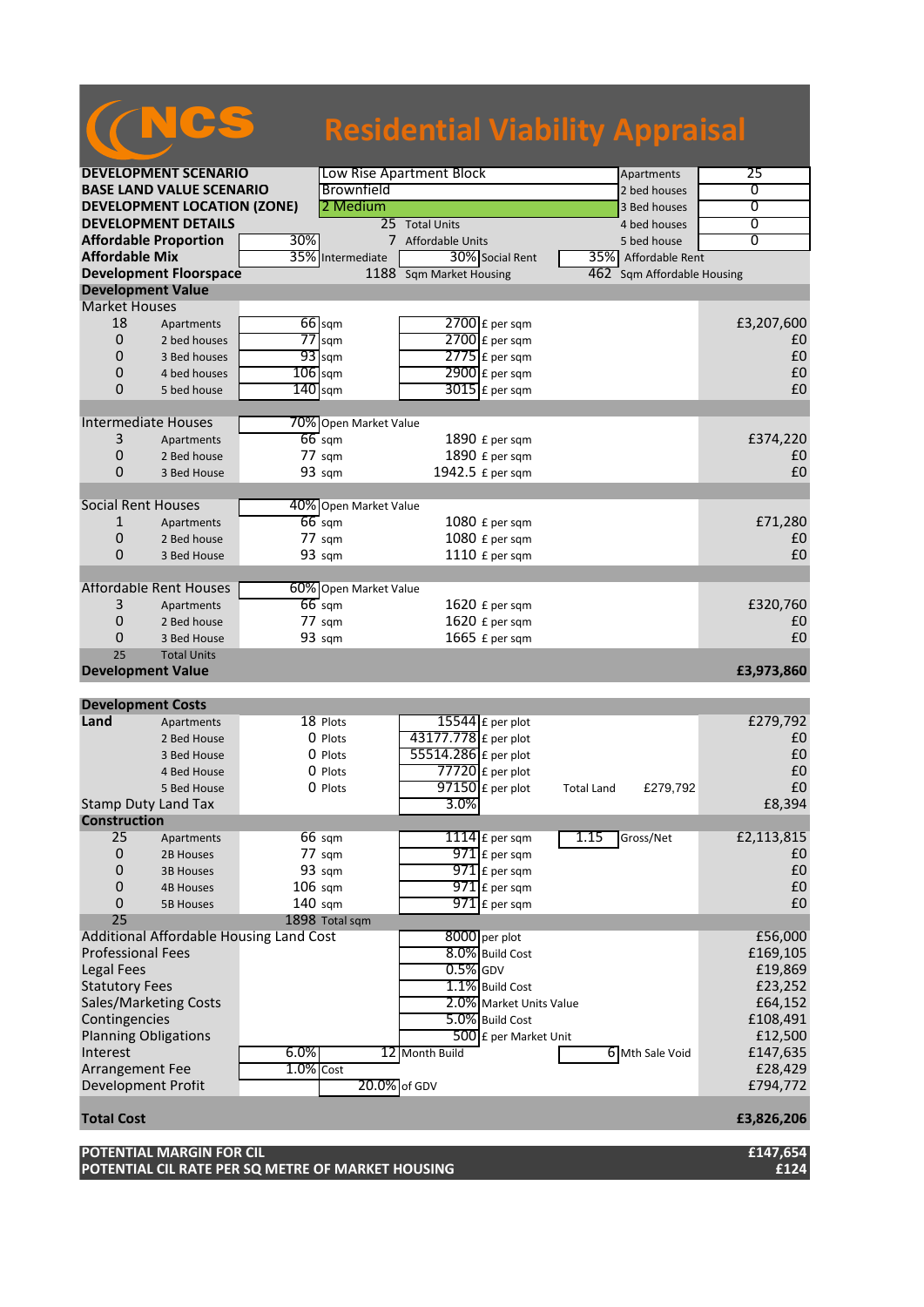|                             |                                    |                                         |                          |                               | <b>Residential Viability Appraisal</b> |                   |
|-----------------------------|------------------------------------|-----------------------------------------|--------------------------|-------------------------------|----------------------------------------|-------------------|
|                             |                                    |                                         |                          |                               |                                        |                   |
|                             | <b>DEVELOPMENT SCENARIO</b>        |                                         | Low Rise Apartment Block |                               | Apartments                             | 25                |
|                             | <b>BASE LAND VALUE SCENARIO</b>    |                                         | <b>Market Comparable</b> |                               | 2 bed houses                           | 0                 |
|                             | <b>DEVELOPMENT LOCATION (ZONE)</b> |                                         | 2 Medium                 |                               | 3 Bed houses                           | $\overline{0}$    |
|                             | <b>DEVELOPMENT DETAILS</b>         |                                         | 25 Total Units           |                               | 4 bed houses                           | 0                 |
|                             | <b>Affordable Proportion</b>       | 30%                                     |                          | 7 Affordable Units            | 5 bed house                            | $\overline{0}$    |
| <b>Affordable Mix</b>       |                                    | 35%                                     | Intermediate             | 30% Social Rent               | 35% Affordable Rent                    |                   |
|                             | <b>Development Floorspace</b>      |                                         |                          | 1188 Sqm Market Housing       | 462<br>Sqm Affordable Housing          |                   |
| <b>Development Value</b>    |                                    |                                         |                          |                               |                                        |                   |
| <b>Market Houses</b>        |                                    |                                         |                          |                               |                                        |                   |
| 18                          | Apartments                         | $66$ sqm                                |                          | $2700$ £ per sqm              |                                        | £3,207,600        |
| $\overline{0}$              | 2 bed houses                       | $77$ sqm                                |                          | $2700$ $E$ per sqm            |                                        | £0                |
| 0                           | 3 Bed houses                       | $93$ sqm                                |                          | $2775$ $E$ per sqm            |                                        | £0                |
| 0                           | 4 bed houses                       | $106$ sqm                               |                          | $2900 \text{ f}$ per sqm      |                                        | £0                |
| $\Omega$                    | 5 bed house                        | $140$ sqm                               |                          | $3015$ £ per sqm              |                                        | £0                |
|                             |                                    |                                         |                          |                               |                                        |                   |
| <b>Intermediate Houses</b>  |                                    |                                         | 70% Open Market Value    |                               |                                        |                   |
| 3                           | Apartments                         | $66$ sqm                                |                          | 1890 £ per sqm                |                                        | £374,220          |
| 0                           | 2 Bed house                        | 77 sqm                                  |                          | 1890 £ per sqm                |                                        | £0                |
| 0                           | 3 Bed House                        | 93 sqm                                  |                          | 1942.5 £ per sqm              |                                        | £0                |
| <b>Social Rent Houses</b>   |                                    |                                         | 40% Open Market Value    |                               |                                        |                   |
| 1                           | Apartments                         | $66$ sqm                                |                          | 1080 £ per sqm                |                                        | £71,280           |
| 0                           | 2 Bed house                        | 77 sqm                                  |                          | 1080 £ per sqm                |                                        | £0                |
| 0                           | 3 Bed House                        | 93 sqm                                  |                          | 1110 £ per sqm                |                                        | £0                |
|                             |                                    |                                         |                          |                               |                                        |                   |
|                             | <b>Affordable Rent Houses</b>      |                                         | 60% Open Market Value    |                               |                                        |                   |
| 3                           | Apartments                         | $66$ sqm                                |                          | 1620 £ per sqm                |                                        | £320,760          |
| 0                           | 2 Bed house                        | $77 \text{ sqm}$                        |                          | 1620 £ per sqm                |                                        | £0                |
| 0                           | 3 Bed House                        | 93 sqm                                  |                          | 1665 £ per sqm                |                                        | £0                |
| 25                          | <b>Total Units</b>                 |                                         |                          |                               |                                        |                   |
| <b>Development Value</b>    |                                    |                                         |                          |                               |                                        | £3,973,860        |
| <b>Development Costs</b>    |                                    |                                         |                          |                               |                                        |                   |
| Land                        | Apartments                         | 18 Plots                                |                          | $20000$ £ per plot            |                                        | £360,000          |
|                             | 2 Bed House                        | 0 Plots                                 |                          | 55555.556 £ per plot          |                                        | £0                |
|                             | 3 Bed House                        | 0 Plots                                 |                          | 71428.571 $\epsilon$ per plot |                                        | £0                |
|                             | 4 Bed House                        | 0 Plots                                 |                          | $100000$ £ per plot           |                                        | £0                |
|                             | 5 Bed House                        | 0 Plots                                 |                          | $125000$ £ per plot           | £360,000<br><b>Total Land</b>          | $\pmb{\text{f0}}$ |
| <b>Stamp Duty Land Tax</b>  |                                    |                                         |                          | 3.0%                          |                                        | £10,800           |
| <b>Construction</b>         |                                    |                                         |                          |                               |                                        |                   |
| 25                          | Apartments                         | 66 sqm                                  |                          | $1114$ $E$ per sqm            | 1.15<br>Gross/Net                      | £2,113,815        |
| 0                           | 2B Houses                          | 77 sqm                                  |                          | $971$ $E$ per sqm             |                                        | £0                |
| 0                           | <b>3B Houses</b>                   | 93 sqm                                  |                          | $971$ $E$ per sqm             |                                        | £0                |
| $\mathbf 0$                 | <b>4B Houses</b>                   | $106$ sqm                               |                          | 971 £ per sqm                 |                                        | £0                |
| 0                           | <b>5B Houses</b>                   | $140$ sqm                               |                          | $971$ £ per sqm               |                                        | £0                |
| 25                          |                                    | 1898 Total sqm                          |                          |                               |                                        |                   |
|                             |                                    | Additional Affordable Housing Land Cost |                          | 10000 per plot                |                                        | £70,000           |
| <b>Professional Fees</b>    |                                    |                                         |                          | 8.0% Build Cost               |                                        | £169,105          |
| Legal Fees                  |                                    |                                         |                          | $0.5\%$ GDV                   |                                        | £19,869           |
| <b>Statutory Fees</b>       |                                    |                                         |                          | 1.1% Build Cost               |                                        | £23,252           |
|                             | Sales/Marketing Costs              |                                         |                          | 2.0% Market Units Value       |                                        | £64,152           |
| Contingencies               |                                    |                                         |                          | 5.0% Build Cost               |                                        | £109,191          |
| <b>Planning Obligations</b> |                                    |                                         |                          | 500 £ per Market Unit         |                                        | £12,500           |
| Interest                    |                                    | 6.0%                                    | 12 Month Build           |                               | 6 Mth Sale Void                        | £156,086          |
| Arrangement Fee             |                                    | $1.0\%$ Cost                            |                          |                               |                                        | £29,402           |
| Development Profit          |                                    |                                         | 20.0% of GDV             |                               |                                        | £794,772          |
|                             |                                    |                                         |                          |                               |                                        |                   |
| <b>Total Cost</b>           |                                    |                                         |                          |                               |                                        | £3,932,944        |

**POTENTIAL MARGIN FOR CIL £40,916 POTENTIAL CIL RATE PER SQ METRE OF MARKET HOUSING £34**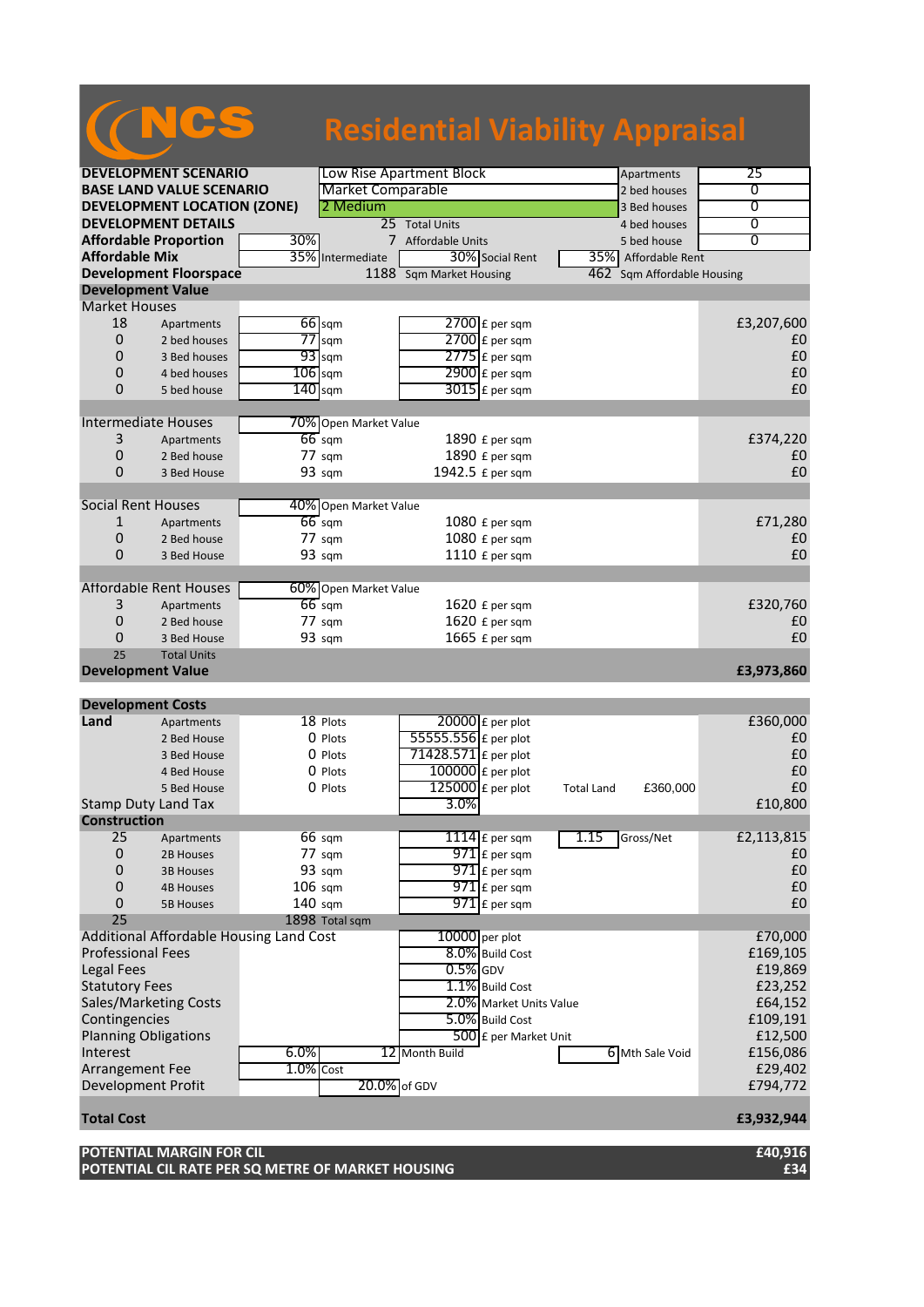|                                |                                    |                                                           | <b>Residential Viability Appraisal</b> |                               |                   |
|--------------------------------|------------------------------------|-----------------------------------------------------------|----------------------------------------|-------------------------------|-------------------|
|                                |                                    |                                                           |                                        |                               |                   |
|                                | <b>DEVELOPMENT SCENARIO</b>        |                                                           | Low Rise Apartment Block               | Apartments                    | 25                |
|                                | <b>BASE LAND VALUE SCENARIO</b>    |                                                           | Greenfield                             | 2 bed houses                  | 0                 |
|                                | <b>DEVELOPMENT LOCATION (ZONE)</b> | 3 High                                                    |                                        | 3 Bed houses                  | $\overline{0}$    |
|                                | <b>DEVELOPMENT DETAILS</b>         |                                                           | 25 Total Units                         | 4 bed houses                  | 0                 |
|                                | <b>Affordable Proportion</b>       | 30%                                                       | 7 Affordable Units                     | 5 bed house                   | $\overline{0}$    |
| <b>Affordable Mix</b>          |                                    | 35% Intermediate                                          | 30% Social Rent                        | 35% Affordable Rent           |                   |
|                                | <b>Development Floorspace</b>      |                                                           | 1188 Sqm Market Housing                | Sqm Affordable Housing<br>462 |                   |
|                                | <b>Development Value</b>           |                                                           |                                        |                               |                   |
| <b>Market Houses</b><br>18     |                                    | $66$ sqm                                                  |                                        |                               | £3,837,240        |
| 0                              | Apartments<br>2 bed houses         | $77$ sqm                                                  | $3230$ £ per sqm<br>3120 £ per sqm     |                               | £0                |
| 0                              | 3 Bed houses                       | $93$ sqm                                                  | $3015$ £ per sqm                       |                               | £0                |
| 0                              | 4 bed houses                       | $106$ sqm                                                 | 2960 £ per sqm                         |                               | £0                |
| $\Omega$                       | 5 bed house                        | $140$ sqm                                                 | $2960$ £ per sqm                       |                               | £0                |
|                                |                                    |                                                           |                                        |                               |                   |
|                                | <b>Intermediate Houses</b>         |                                                           | 70% Open Market Value                  |                               |                   |
| 3                              | Apartments                         | $66$ sqm                                                  | $2261$ £ per sqm                       |                               | £447,678          |
| 0                              | 2 Bed house                        | $77 \text{ sqm}$                                          | 2184 £ per sqm                         |                               | £0                |
| 0                              | 3 Bed House                        | 93 sqm                                                    | 2110.5 £ per sqm                       |                               | £0                |
|                                |                                    |                                                           |                                        |                               |                   |
| <b>Social Rent Houses</b>      |                                    |                                                           | 40% Open Market Value                  |                               |                   |
| 1                              | Apartments                         | $66$ sqm                                                  | 1292 £ per sqm                         |                               | £85,272           |
| 0                              | 2 Bed house                        | 77 sqm                                                    | 1248 £ per sqm                         |                               | £0                |
| 0                              | 3 Bed House                        | 93 sqm                                                    | 1206 £ per sqm                         |                               | £0                |
|                                |                                    |                                                           |                                        |                               |                   |
|                                | <b>Affordable Rent Houses</b>      |                                                           | 60% Open Market Value                  |                               |                   |
| 3                              | Apartments                         | $66$ sqm                                                  | 1938 £ per sqm                         |                               | £383,724          |
| 0                              | 2 Bed house                        | $77 \text{ sqm}$                                          | 1872 £ per sqm                         |                               | £0                |
| 0                              | 3 Bed House                        | 93 sqm                                                    | 1809 £ per sqm                         |                               | £0                |
| 25<br><b>Development Value</b> | <b>Total Units</b>                 |                                                           |                                        |                               | £4,753,914        |
|                                |                                    |                                                           |                                        |                               |                   |
| <b>Development Costs</b>       |                                    |                                                           |                                        |                               |                   |
| Land                           | Apartments                         | 18 Plots                                                  | 17700 $E$ per plot                     |                               | £318,600          |
|                                | 2 Bed House                        | 0 Plots                                                   | 49166.667 £ per plot                   |                               | £0                |
|                                | 3 Bed House                        | 0 Plots                                                   | 63214.286 £ per plot                   |                               | £0                |
|                                | 4 Bed House                        | 0 Plots                                                   | $88500$ £ per plot                     |                               | £0                |
|                                | 5 Bed House                        | 0 Plots                                                   | $110625$ £ per plot                    | £318,600<br><b>Total Land</b> | $\pmb{\text{f0}}$ |
|                                | Stamp Duty Land Tax                |                                                           | 3.0%                                   |                               | £9,558            |
| <b>Construction</b>            |                                    |                                                           |                                        |                               |                   |
| 25                             | Apartments                         | 66 sqm                                                    | $1114$ $E$ per sqm                     | 1.15<br>Gross/Net             | £2,113,815        |
| $\boldsymbol{0}$               | 2B Houses                          | 77 sqm                                                    | $971$ $E$ per sqm                      |                               | £0                |
| 0                              | <b>3B Houses</b>                   | 93 sqm                                                    | $971$ $E$ per sqm                      |                               | £0                |
| 0                              | <b>4B Houses</b>                   | $106$ sqm                                                 | $971$ $E$ per sqm                      |                               | £0                |
| 0<br>25                        | <b>5B Houses</b>                   | $140$ sqm                                                 | $971$ £ per sqm                        |                               | £0                |
|                                |                                    | 1898 Total sqm<br>Additional Affordable Housing Land Cost | 9000 per plot                          |                               | £63,000           |
| <b>Professional Fees</b>       |                                    |                                                           | 8.0% Build Cost                        |                               | £169,105          |
| <b>Legal Fees</b>              |                                    |                                                           | $0.5\%$ GDV                            |                               | £23,770           |
| <b>Statutory Fees</b>          |                                    |                                                           | 1.1% Build Cost                        |                               | £23,252           |
|                                | Sales/Marketing Costs              |                                                           | 2.0% Market Units Value                |                               | £76,745           |
| Contingencies                  |                                    |                                                           | 5.0% Build Cost                        |                               | £108,841          |
|                                | <b>Planning Obligations</b>        |                                                           | 500 £ per Market Unit                  |                               | £12,500           |
| Interest                       |                                    | 6.0%                                                      | 12 Month Build                         | 6 Mth Sale Void               | £152,510          |
| <b>Arrangement Fee</b>         |                                    | $1.0\%$ Cost                                              |                                        |                               | £29,067           |
| Development Profit             |                                    |                                                           | 20.0% of GDV                           |                               | £950,783          |
|                                |                                    |                                                           |                                        |                               |                   |
| <b>Total Cost</b>              |                                    |                                                           |                                        |                               | £4,051,545        |

**POTENTIAL MARGIN FOR CIL £702,369 POTENTIAL CIL RATE PER SQ METRE OF MARKET HOUSING £591**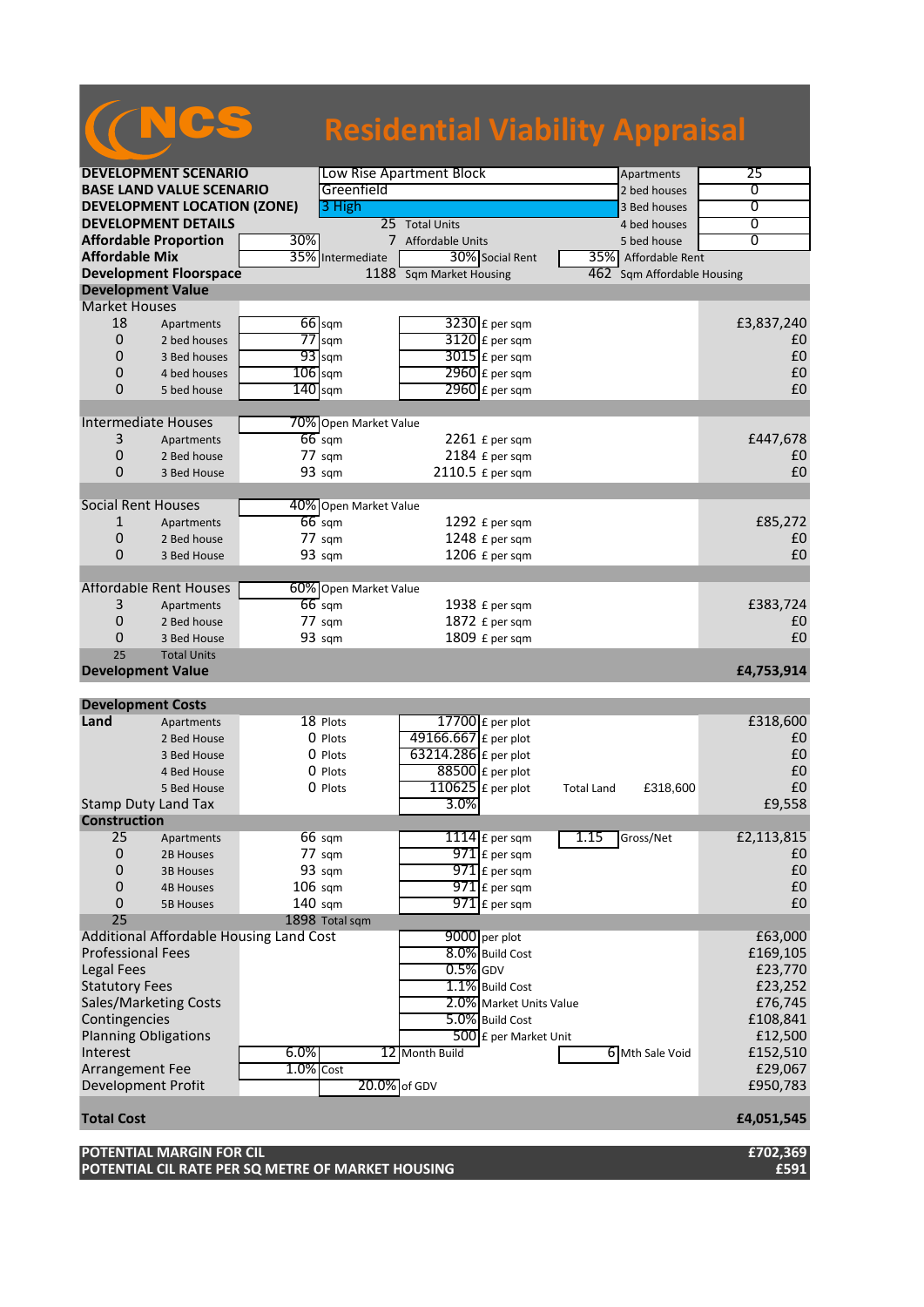|                                  |                                         |              |                       | <b>Residential Viability Appraisal</b> |                         |                   |                        |                   |
|----------------------------------|-----------------------------------------|--------------|-----------------------|----------------------------------------|-------------------------|-------------------|------------------------|-------------------|
|                                  | <b>DEVELOPMENT SCENARIO</b>             |              |                       | Low Rise Apartment Block               |                         |                   | Apartments             | 25                |
|                                  | <b>BASE LAND VALUE SCENARIO</b>         |              | Brownfield            |                                        |                         |                   | 2 bed houses           | 0                 |
|                                  | <b>DEVELOPMENT LOCATION (ZONE)</b>      |              | 3 High                |                                        |                         |                   | 3 Bed houses           | $\overline{0}$    |
|                                  | <b>DEVELOPMENT DETAILS</b>              |              |                       | 25 Total Units                         |                         |                   | 4 bed houses           | 0                 |
|                                  | <b>Affordable Proportion</b>            | 30%          |                       | 7 Affordable Units                     |                         |                   | 5 bed house            | $\overline{0}$    |
| <b>Affordable Mix</b>            |                                         | 35%          | Intermediate          |                                        | 30% Social Rent         |                   | 35% Affordable Rent    |                   |
|                                  | <b>Development Floorspace</b>           |              |                       | 1188 Sqm Market Housing                |                         | 462               | Sqm Affordable Housing |                   |
| <b>Development Value</b>         |                                         |              |                       |                                        |                         |                   |                        |                   |
| <b>Market Houses</b>             |                                         |              |                       |                                        |                         |                   |                        |                   |
| 18                               | Apartments                              |              | $66$ sqm              |                                        | $3230$ £ per sqm        |                   |                        | £3,837,240        |
| 0                                | 2 bed houses                            |              | $77$ sqm              |                                        | $3120$ £ per sqm        |                   |                        | £0                |
| $\Omega$                         | 3 Bed houses                            |              | $93$ sqm              |                                        | $3015$ £ per sqm        |                   |                        | £0                |
| 0                                | 4 bed houses                            |              | $106$ sqm             |                                        | 2960 £ per sqm          |                   |                        | £0                |
| $\Omega$                         | 5 bed house                             | $140$ sqm    |                       |                                        | $2960$ £ per sqm        |                   |                        | £0                |
|                                  |                                         |              |                       |                                        |                         |                   |                        |                   |
| <b>Intermediate Houses</b>       |                                         |              | 70% Open Market Value |                                        |                         |                   |                        |                   |
| 3                                | Apartments                              |              | $66$ sqm              |                                        | $2261$ £ per sqm        |                   |                        | £447,678          |
| 0                                | 2 Bed house                             |              | $77 \text{ s}$ gm     |                                        | 2184 £ per sqm          |                   |                        | £0                |
| $\Omega$                         | 3 Bed House                             |              | 93 sqm                | 2110.5 £ per sqm                       |                         |                   |                        | £0                |
|                                  |                                         |              |                       |                                        |                         |                   |                        |                   |
| <b>Social Rent Houses</b>        |                                         |              | 40% Open Market Value |                                        |                         |                   |                        |                   |
| 1                                | Apartments                              |              | $66$ sqm              |                                        | 1292 £ per sqm          |                   |                        | £85,272           |
| 0                                | 2 Bed house                             |              | $77 \text{ sqm}$      |                                        | 1248 £ per sqm          |                   |                        | £0                |
| $\Omega$                         | 3 Bed House                             |              | 93 sqm                |                                        | 1206 £ per sqm          |                   |                        | £0                |
|                                  |                                         |              |                       |                                        |                         |                   |                        |                   |
|                                  | <b>Affordable Rent Houses</b>           |              | 60% Open Market Value |                                        |                         |                   |                        |                   |
| 3                                | Apartments                              |              | $66$ sqm              |                                        | 1938 £ per sqm          |                   |                        | £383,724          |
| 0                                | 2 Bed house                             |              | $77 \text{ sqm}$      |                                        | 1872 £ per sqm          |                   |                        | £0                |
| 0                                | 3 Bed House                             |              | 93 sqm                |                                        | 1809 £ per sqm          |                   |                        | £0                |
| 25                               | <b>Total Units</b>                      |              |                       |                                        |                         |                   |                        |                   |
| <b>Development Value</b>         |                                         |              |                       |                                        |                         |                   |                        | £4,753,914        |
|                                  |                                         |              |                       |                                        |                         |                   |                        |                   |
| <b>Development Costs</b><br>Land | Apartments                              |              | 18 Plots              | 19640 £ per plot                       |                         |                   |                        | £353,520          |
|                                  | 2 Bed House                             |              | 0 Plots               | 54555.556 £ per plot                   |                         |                   |                        | £0                |
|                                  | 3 Bed House                             |              | 0 Plots               | 70142.857 £ per plot                   |                         |                   |                        | £0                |
|                                  | 4 Bed House                             |              | 0 Plots               | $98200$ £ per plot                     |                         |                   |                        | £0                |
|                                  | 5 Bed House                             |              | 0 Plots               | $122750$ £ per plot                    |                         | <b>Total Land</b> | £353,520               | $\pmb{\text{f0}}$ |
| Stamp Duty Land Tax              |                                         |              |                       | 3.0%                                   |                         |                   |                        | £10,606           |
| <b>Construction</b>              |                                         |              |                       |                                        |                         |                   |                        |                   |
| 25                               | Apartments                              |              | 66 sqm                |                                        | $1114$ $E$ per sqm      | 1.15              | Gross/Net              | £2,113,815        |
| $\boldsymbol{0}$                 | 2B Houses                               |              | 77 sqm                |                                        | $971$ $E$ per sqm       |                   |                        | £0                |
| 0                                | <b>3B Houses</b>                        |              | 93 sqm                |                                        | $971$ £ per sqm         |                   |                        | £0                |
| $\mathbf 0$                      | <b>4B Houses</b>                        |              | $106$ sqm             |                                        | $971$ $E$ per sqm       |                   |                        | £0                |
| 0                                | <b>5B Houses</b>                        | 140 sqm      |                       |                                        | $971$ $E$ per sqm       |                   |                        | £0                |
| 25                               |                                         |              | 1898 Total sqm        |                                        |                         |                   |                        |                   |
|                                  | Additional Affordable Housing Land Cost |              |                       | 10000 per plot                         |                         |                   |                        | £70,000           |
| <b>Professional Fees</b>         |                                         |              |                       |                                        | 8.0% Build Cost         |                   |                        | £169,105          |
| <b>Legal Fees</b>                |                                         |              |                       | $0.5\%$ GDV                            |                         |                   |                        | £23,770           |
| <b>Statutory Fees</b>            |                                         |              |                       |                                        | 1.1% Build Cost         |                   |                        | £23,252           |
|                                  | Sales/Marketing Costs                   |              |                       |                                        | 2.0% Market Units Value |                   |                        | £76,745           |
| Contingencies                    |                                         |              |                       |                                        | 5.0% Build Cost         |                   |                        | £109,191          |
| <b>Planning Obligations</b>      |                                         |              |                       |                                        | 500 £ per Market Unit   |                   |                        | £12,500           |
| Interest                         |                                         | 6.0%         |                       | 12 Month Build                         |                         |                   | 6 Mth Sale Void        | £156,233          |
| Arrangement Fee                  |                                         | $1.0\%$ Cost |                       |                                        |                         |                   |                        | £29,500           |
| <b>Development Profit</b>        |                                         |              |                       | 20.0% of GDV                           |                         |                   |                        | £950,783          |
|                                  |                                         |              |                       |                                        |                         |                   |                        |                   |
| <b>Total Cost</b>                |                                         |              |                       |                                        |                         |                   |                        | £4,099,019        |
|                                  | <b>POTENTIAL MARGIN FOR CIL</b>         |              |                       |                                        |                         |                   |                        | £654,895          |

**POTENTIAL CIL RATE PER SQ METRE OF MARKET HOUSING £551**

a a shekara ta 1970.<br>Matukio